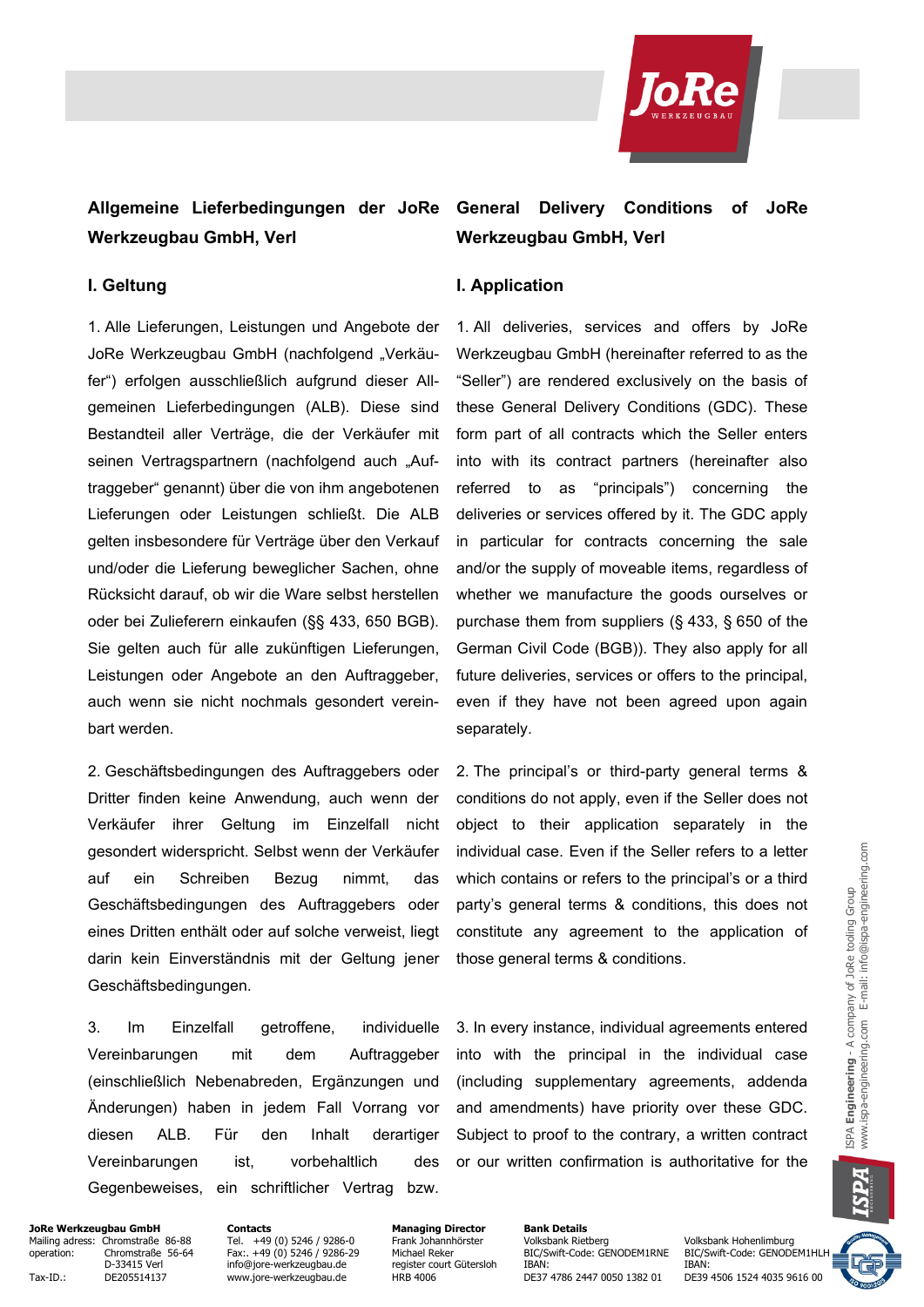

unsere schriftliche Bestätigung maßgebend. contents of such agreements.

4. Rechtserhebliche Erklärungen und Anzeigen des Auftraggebers in Bezug auf den Vertrag (z.B. Fristsetzung, Mängelanzeige, Rücktritt oder Minderung), sind schriftlich, d.h. in Schrift- oder Textform (z.B. Brief, E-Mail, Telefax) abzugeben. Gesetzliche Formvorschriften und weitere Nachweise insbesondere bei Zweifeln über die Legitimation des Erklärenden bleiben unberührt.

5. Hinweise auf die Geltung gesetzlicher Vorschriften haben nur klarstellende Bedeutung. Auch ohne eine derartige Klarstellung gelten daher die gesetzlichen Vorschriften, soweit sie in diesen ALB nicht unmittelbar abgeändert oder ausdrücklich ausgeschlossen werden.

### **II. Angebot und Vertragsschluss II. Offer and Entry into Contract**

1. Alle Angebote des Verkäufers sind freibleibend und unverbindlich (invitatio ad offerendum), sofern sie nicht ausdrücklich als verbindlich gekennzeichnet sind oder eine bestimmte Annahmefrist enthalten. Bestellungen oder Aufträge kann der Verkäufer innerhalb von 14 Tagen nach Zugang annehmen.

2. Bestellungen der Ware oder Aufträge durch den Auftraggeber gelten jeweils als verbindliches Vertragsangebot. Sofern sich aus der Bestellung nichts anderes ergibt, sind wir berechtigt, dieses Vertragsangebot innerhalb von 14 Tagen nach seinem Zugang bei uns anzunehmen.

4. Legally-relevant declarations and announcements by the principal with regard to the contract (e.g. setting deadlines, defect notification, rescission or reduction) are to be made in writing, i.e. in written or text form (e.g. letter, email or fax). Statutory form stipulations and further evidence, particularly in the event of doubts about the identity of the party making the declaration, remain unaffected.

5. References to the application of statutory provisions have only clarifying significance. Even without such a clarification, therefore, the statutory provisions apply insofar as they are not directly modified or expressly excluded in these GDC.

1. All of the Seller's offers are subject to change and are non-binding (*invitatio ad offerendum*) insofar as they are not expressly designated as binding or do not include a particular acceptance deadline. The Seller can accept orders within 14 days of receipt.

2. Orders or goods orders by the principal are deemed in each instance to constitute a binding contract order. Insofar as nothing to the contrary arises from the order, we are entitled to accept that contract offer within 14 days after its receipt by us.

3. Die Annahme kann entweder schriftlich (z.B. 3. Acceptance can be declared either in writing

# **JoRe Werkzeugbau GmbH Contacts Contacts Managing Director Bank Details**<br>Mailing adress: Chromstraße 86-88 Tel. +49 (0) 5246 / 9286-0 Frank Johannhörster Volksbank Rietberg Mailing adress: Chromstraße 86-88 Tel. +49 (0) 5246 / 9286-0 Frank Johannhörster Volksbank Rietberg Volksbank Hohenlimburg<br>1997 operation: Chromstraße 56-64 Fax:. +49 (0) 5246 / 9286-29 Michael Reker BIC/Swift-Code: GENODE

Tax-ID.: DE205514137 www.jore-werkzeugbau.de HRB 4006 DE37 4786 2447 0050 1382 01

Ohromstraße 56-64 Fax:. +49 (0) 5246 / 9286-29 Michael Reker BIC/Swift-Code: GENODEM1RNE BIC/Swift-Code: GENODEM1HL<br>D-33415 Verl Frace info@iore-werkzeugbau.de register court Gütersloh IBAN: IBAN: IBAN: IBAN: D-33415 Verl info@jore-werkzeugbau.de register court Gütersloh IBAN:<br>DE205514137 www.jore-werkzeugbau.de HRB 4006 DE37 4786 2447 0050 1382 01 DE39 4506 1524 4035 9616 00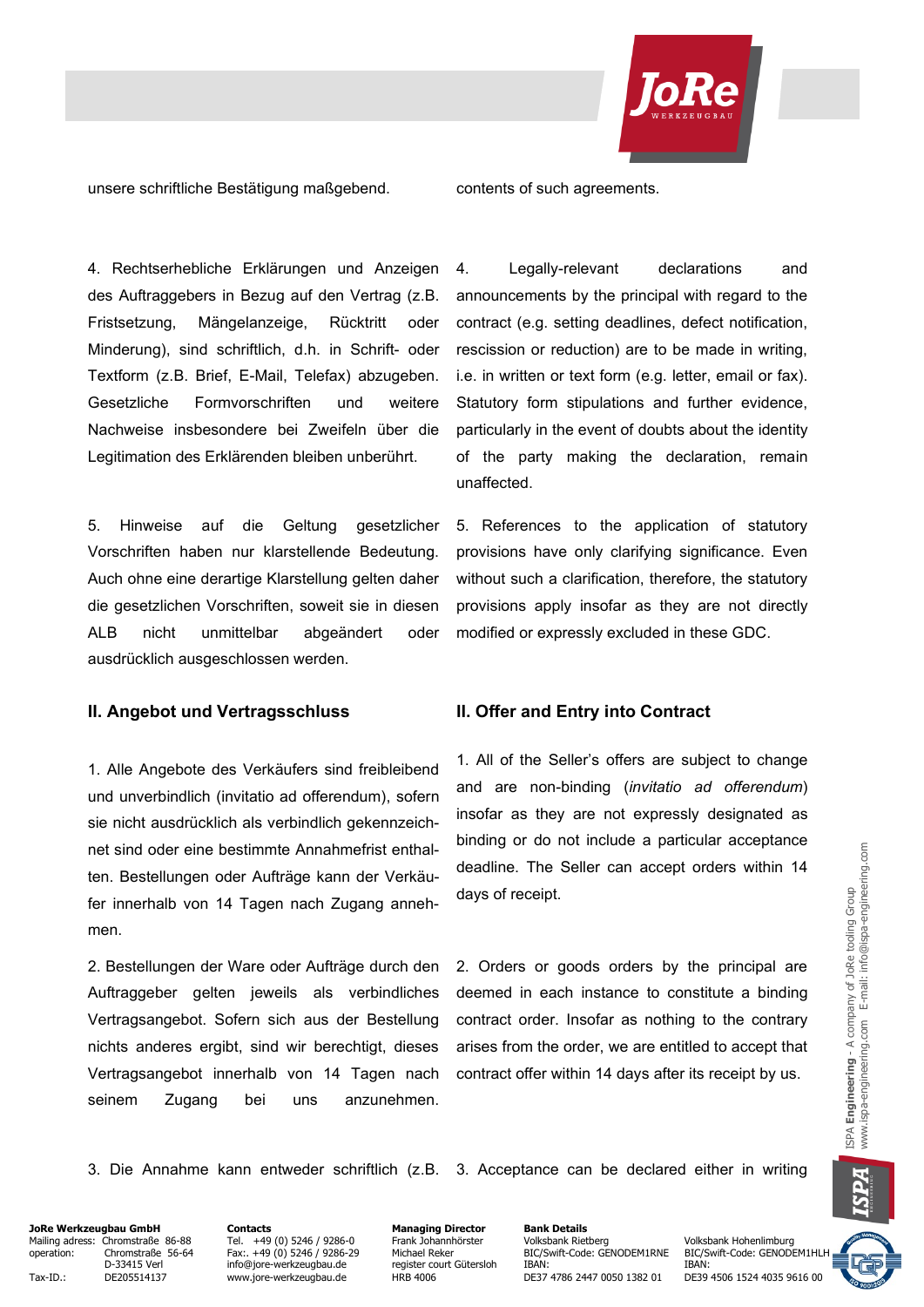

durch Auftragsbestätigung) oder durch Auslieferung der Ware an den Auftraggeber erklärt werden

(e.g. through order confirmation) or by supplying the goods to the principal.

4. Der schriftlich geschlossene Kaufvertrag, einschließlich dieser Allgemeinen Lieferbedingungen, gibt alle Abreden zwischen den Vertragsparteien zum Vertragsgegenstand vollständig wieder. Mündliche Zusagen des Verkäufers vor Abschluss dieses Vertrages sind rechtlich unverbindlich und mündliche Abreden der Vertragsparteien werden durch den schriftlichen Vertrag ersetzt, sofern nicht jeweils ausdrücklich anders zwischen den Parteien vereinbart.

5. Ergänzungen und Abänderungen der getroffenen Vereinbarungen einschließlich dieser ALB bedürfen zu Nachweiszwecken der Schriftform (es gilt Abschnitt I Ziff. 3). Mit Ausnahme von Geschäftsführern oder Prokuristen sind die Mitarbeiter des Verkäufers nicht berechtigt, von der schriftlichen Vereinbarung abweichende mündliche Abreden zu treffen. Zur Wahrung der Schriftform genügt die telekommunikative Übermittlung, insb. per Telefax oder per E-Mail.

6. Angaben des Verkäufers zum Gegenstand der Lieferung oder Leistung (z.B. Gewichte, Maße, Gebrauchswerte, Belastbarkeit, Toleranzen und technische Daten) sowie Darstellungen desselben (z.B. Zeichnungen und Abbildungen) sind nur annähernd maßgeblich, soweit nicht die Verwendbarkeit zum vertraglich vorgesehenen Zweck eine genaue Übereinstimmung voraussetzt. Sie sind keine garantierten Beschaffenheitsmerkmale, sondern Beschreibungen oder Kennzeichnungen der Lieferung oder Leistung. Handelsübliche Abweichungen und 4. The purchase contract entered into in writing, including these General Delivery Conditions, fully reproduces all of the arrangements between the contract parties concerning the contract subject. Oral commitments by the Seller before entry into this contract are legally non-binding and the contract parties' oral arrangements are replaced by the written contract, insofar as nothing to the contrary is expressly agreed upon between the parties in each instance.

5. Additions to and modifications of the agreements made, including these GDC, require the written form for evidentiary purposes (section I clause 3 hereof applies). With the exception of managing directors or procurists, the Seller's employees are not authorised to enter into oral arrangements in deviation from the written agreement. Transmission by telecommunication is sufficient to satisfy the written form, particularly fax or email.

6. Information provided by the Seller with regard to the subject of the delivery or service (e.g. weight, dimensions, use values, load-bearing capacity, tolerances and technical data) as well as descriptions of the same (e.g. drawings and diagrams) are only approximately authoritative, insofar as no exact conformity is required for usage for the contractually-intended purpose. They are not guaranteed characteristics, but rather descriptions or indications of the delivery or service. Customary deviations, and deviations which are made due to legal stipulations or

A

**JoRe Werkzeugbau GmbH Contacts Contacts Managing Director Bank Details**<br>Mailing adress: Chromstraße 86-88 Tel. +49 (0) 5246 / 9286-0 Frank Johannhörster Volksbank Rietberg Mailing adress: Chromstraße 86-88 Tel. +49 (0) 5246 / 9286-0 Frank Johannhörster Tel. +19 (0) 5246 / 9286-0 Frank Johannhörster Volksbank Rietberg Volksbank Hohenlimburg<br>The Frank Johannhörster Volksbank Rietberg Volksbank

Tax-ID.: DE205514137 www.jore-werkzeugbau.de HRB 4006 DE37 4786 2447 0050 1382 01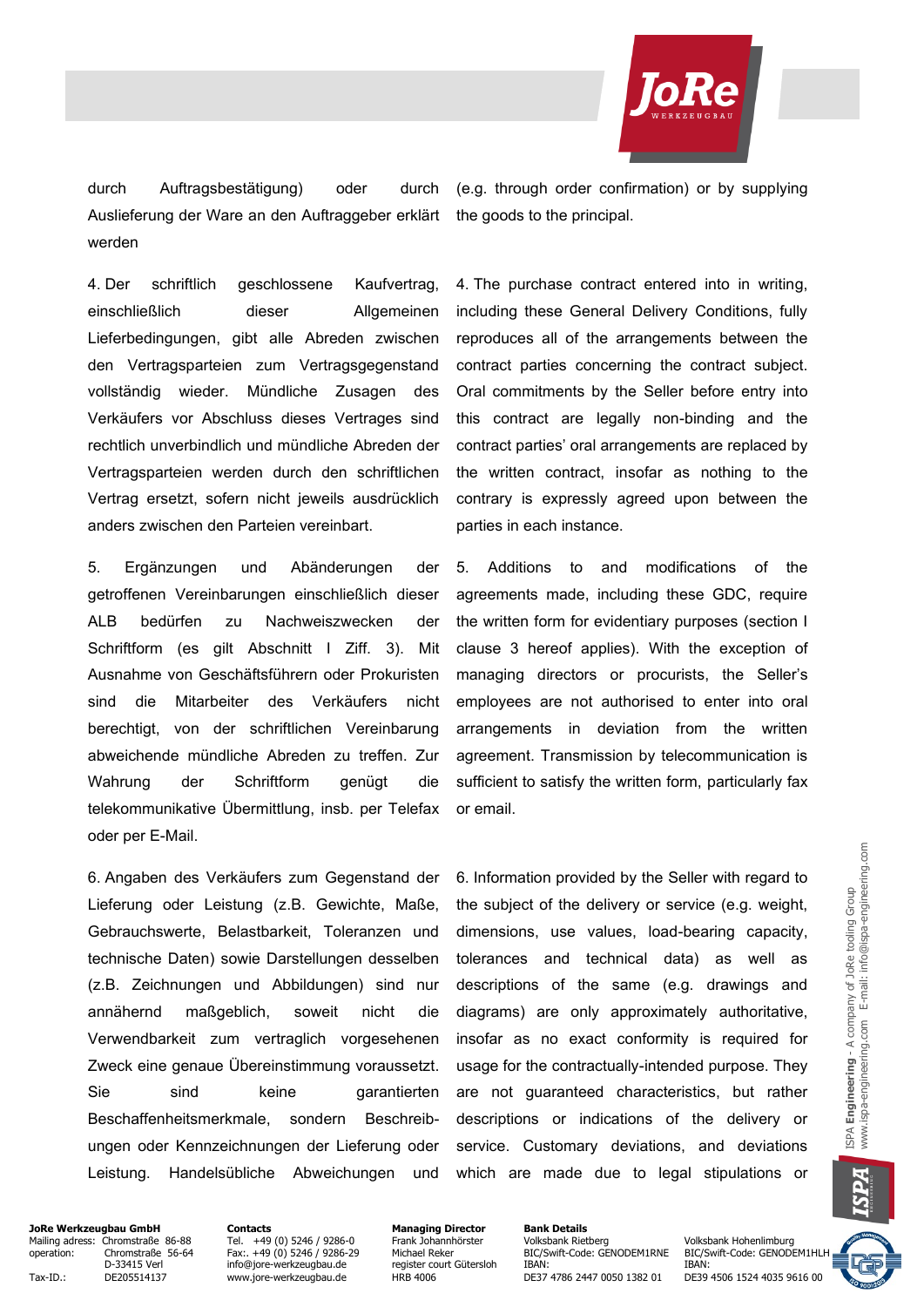

Abweichungen, die aufgrund rechtlicher Vorschriften erfolgen oder technische Verbesserungen darstellen, sowie die Ersetzung von Bauteilen durch gleichwertige Teile sind zulässig, soweit sie die Verwendbarkeit zum vertraglich vorgesehenen Zweck nicht beeinträchtigen.

7. Der Verkäufer behält sich das Eigentum oder Urheberrecht an allen von ihm abgegebenen Angeboten und Kostenvoranschlägen sowie dem Auftraggeber zur Verfügung gestellten Zeichnungen, Abbildungen, Berechnungen, Untersuchungsergebnisse, Simulationen (bzw. Engineering-Ergebnisse), Methoden, Prospekten, Katalogen, Modellen, Werkzeugen und anderen Unterlagen und Hilfsmitteln etc. vor. Der Auftraggeber darf diese Gegenstände ohne ausdrückliche Zustimmung des Verkäufers weder als solche noch inhaltlich Dritten zugänglich machen, sie bekannt geben, selbst oder durch Dritte nutzen oder vervielfältigen. Er hat auf Verlangen des Verkäufers diese Gegenstände vollständig an diesen zurückzugeben und eventuell gefertigte Kopien zu vernichten, wenn sie von ihm im ordnungsgemäßen Geschäftsgang nicht mehr benötigt werden oder wenn Verhandlungen nicht zum Abschluss eines Vertrages führen. Ausgenommen hiervon ist die Speicherung elektronisch zur Verfügung gestellter Daten zum Zwecke üblicher Datensicherung.

#### **III. Lieferung, Erfüllungsort und Lieferzeit III. Delivery, Place of Performance, and**

1. Lieferungen erfolgen ab Werk, wo auch der Erfüllungsort für die Lieferungen und eine etwaige Nacherfüllung ist. Schuldet der Verkäufer auch die Installation, ist Erfüllungsort der Ort, an dem die constitute technical improvements, as well as the replacement of components with equivalent parts are permissible provided that they do not detrimentally affect usability for the contractuallyintended purpose.

7. The Seller hereby reserves ownership of or copyright in all offers and cost proposals made by it as well as drawings, illustrations, calculations, test results, simulations (or engineering results), methods, brochures, catalogues, models, tools and other documents and aids, etc. provided to the principal. The principal may not make the items themselves or the contents thereof accessible to third parties, make them known, use or copy them itself or via third parties, without the Seller's express consent. Upon request by the Seller, the principal is obliged to return these items to the Seller in full and to destroy any copies made if they are no longer required by it in the ordinary course of business or if negotiations do not result in entry into a contract. Storage of electronically-provided data for the purposes of usual data backup is excluded therefrom.

# **Delivery Time**

1. Deliveries are made ex works, which is also the place of performance for the deliveries and any subsequent performance. If the Seller also owes installation, the place of performance is the

**JoRe Werkzeugbau GmbH Contacts Contacts Managing Director Bank Details**<br>Mailing adress: Chromstraße 86-88 Tel. +49 (0) 5246 / 9286-0 Frank Johannhörster Volksbank Rietberg Mailing adress: Chromstraße 86-88 Tel. +49 (0) 5246 / 9286-0 Frank Johannhörster Volksbank Rietberg Volksbank Hohenlimburg<br>1997 operation: Chromstraße 56-64 Fax:. +49 (0) 5246 / 9286-29 Michael Reker BIC/Swift-Code: GENODE Tax-ID.: DE205514137 www.jore-werkzeugbau.de HRB 4006 DE37 4786 2447 0050 1382 01

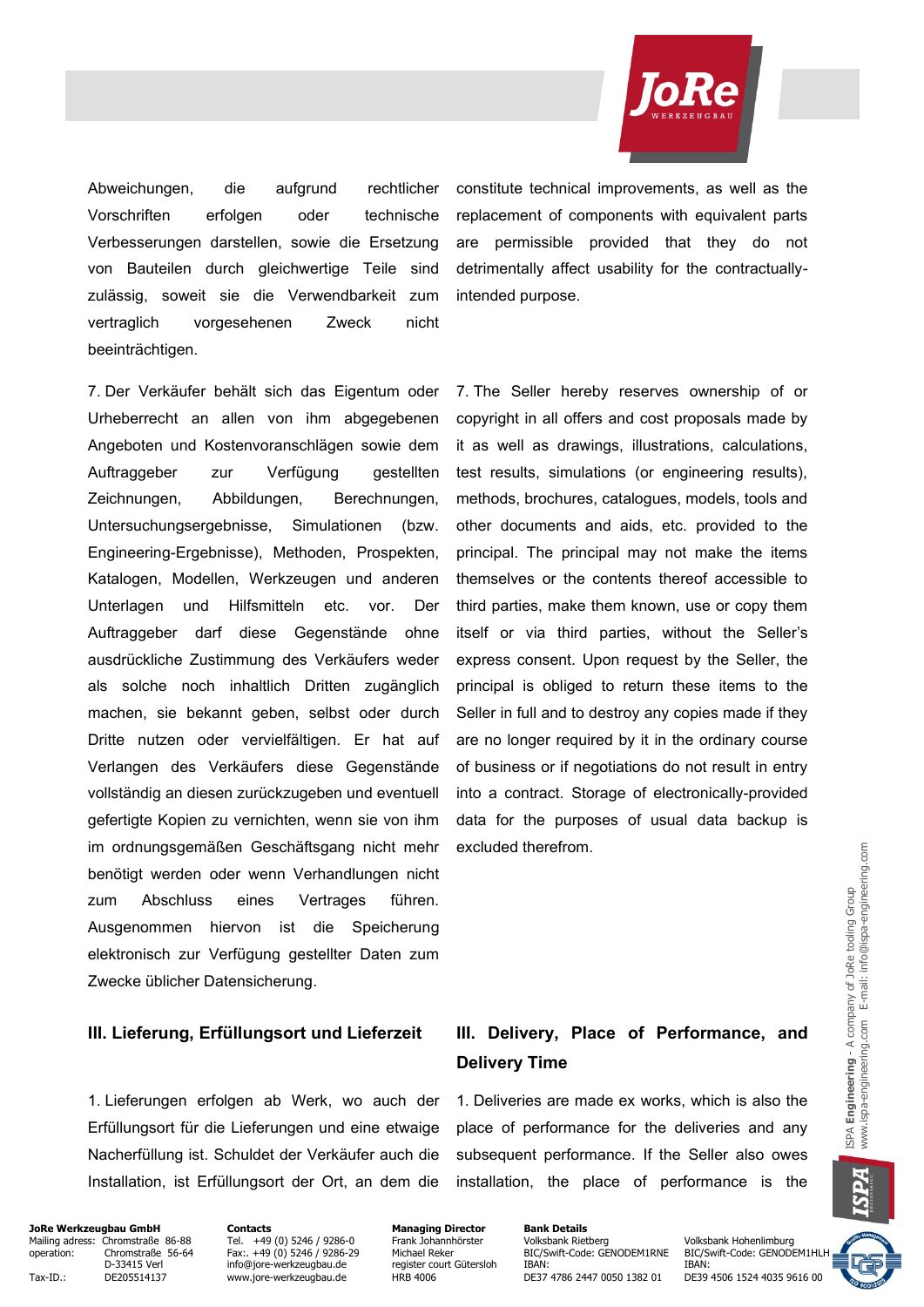

2. Auf Verlangen und Kosten des Auftraggebers wird die Ware an einen anderen Bestimmungsort versandt (Versendungskauf). Soweit nicht etwas anderes vereinbart ist, sind wir berechtigt, die Art der Versendung (insbesondere Transportunternehmen, Versandweg, Verpackung) selbst zu bestimmen.

3. Vom Verkäufer in Aussicht gestellte Fristen und Termine für Lieferungen und Leistungen gelten stets nur annähernd, es sei denn, dass ausdrücklich eine feste Frist oder ein fester Termin zugesagt oder vereinbart ist. Sofern Versendung vereinbart wurde, beziehen sich Lieferfristen und Liefertermine, sofern nicht ausdrücklich von uns anders angegeben, auf den Zeitpunkt der Übergabe an den Spediteur, Frachtführer oder sonst mit dem Transport beauftragten Dritten.

4. Der Verkäufer kann – unbeschadet seiner Rechte aus Verzug des Auftraggebers – vom Auftraggeber eine Verlängerung von Lieferund Leistungsfristen oder eine Verschiebung von Liefer- und Leistungsterminen um den Zeitraum verlangen, in dem der Auftraggeber seinen vertraglichen Verpflichtungen dem Verkäufer gegenüber nicht nachkommt.

Installation zu erfolgen hat. location at which the installation must be made

2. At the principal's request and expense, the goods will be sent to another destination (sales shipment). Insofar as nothing to the contrary is agreed upon, we are entitled to decide the shipment type ourselves (particularly transport company, transport route, packaging).

3. Periods and dates envisaged by the Seller for deliveries and services are only ever approximate, unless a fixed period or a fixed date is promised or agreed upon expressly. Insofar as dispatch has been agreed upon, delivery periods and delivery dates relate to the date and time of handover to the carrier, shipper or other third party instructed with the transportation, insofar as nothing different is stated expressly by us.

4. Irrespective of the Seller's rights arising out of default by the principal, the Seller can demand from the principal a prolongation of delivery and service periods or a postponement of delivery and service deadlines by the period during which the principal does not comply with its contractual obligations to the Seller.

**JoRe Werkzeugbau GmbH Contacts Contacts Managing Director Bank Details**<br>Mailing adress: Chromstraße 86-88 Tel. +49 (0) 5246 / 9286-0 Frank Johannhörster Volksbank Rietberg Mailing adress: Chromstraße 86-88 Tel. +49 (0) 5246 / 9286-0 Frank Johannhörster Volksbank Rietberg Volksbank Hohenlimburg operation: Chromstraße 56-64 Fax:. +49 (0) 5246 / 9286-29 Michael Reker BIC/Swift-Code: GENODEM1RNE BIC/Swift-Code: GENODEM1HL<br>D-33415 Verl info@iore-werkzeugbau.de register court Gütersloh IBAN: IBAN: IBAN:

Tax-ID.: DE205514137 www.jore-werkzeugbau.de HRB 4006 DE37 4786 2447 0050 1382 01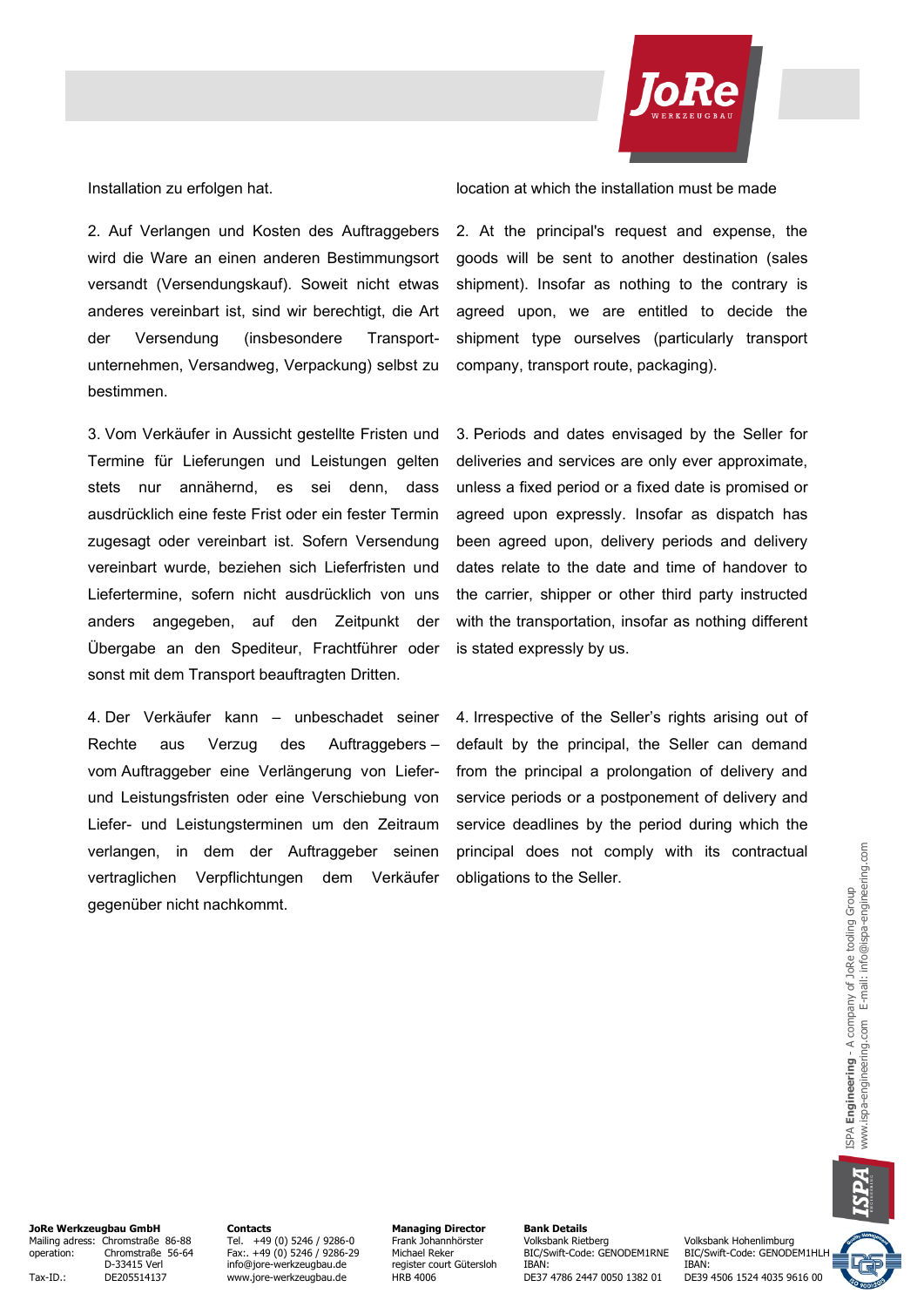5. Der Verkäufer haftet nicht für Unmöglichkeit der Lieferung oder für Lieferverzögerungen, soweit diese durch höhere Gewalt oder sonstige, zum Zeitpunkt des Vertragsabschlusses nicht vorhersehbare Ereignisse (z.B. Betriebsstörungen aller Art, Schwierigkeiten in der Material- oder Energiebeschaffung, Transportverzögerungen, Streiks, rechtmäßige Aussperrungen, Mangel an Arbeitskräften, Energie oder Rohstoffen, Schwierigkeiten bei der Beschaffung von notwendigen behördlichen Genehmigungen, Pandemien oder Epidemien, behördliche Maßnahmen oder die ausbleibende, nicht richtige oder nicht rechtzeitige Belieferung durch Lieferanten trotz eines vom Verkäufer geschlossenen kongruenten Deckungsgeschäfts) verursacht worden sind, die der Verkäufer nicht zu vertreten hat. Sofern solche Ereignisse dem Verkäufer die Lieferung oder Leistung wesentlich erschweren oder unmöglich machen und die Behinderung nicht nur von vorübergehender Dauer ist, ist der Verkäufer berechtigt, ganz oder teilweise vom Vertrag zurückzutreten; eine bereits erbrachte Gegenleistung des Auftraggebers werden wir unverzüglich erstatten. Bei Hindernissen vorübergehender Dauer verlängern sich die Liefer- oder Leistungsfristen oder verschieben sich die Liefer- oder Leistungstermine um den Zeitraum der Behinderung zzgl. einer angemessenen Anlauffrist. Soweit dem Auftraggeber infolge der Verzögerung die Abnahme der Lieferung oder Leistung nicht zuzumuten ist, kann er durch unverzügliche schriftliche Erklärung gegenüber dem Verkäufer vom Vertrag zurücktreten.

5. The Seller is not liable for delivery impossibility or for delivery delays insofar as these have been caused by force majeure or other events which were not foreseeable at the time of entry into the contract (e.g. operational disruptions of all kinds, difficulties procuring materials or energy, transport delays, strikes, lawful lockouts, shortages of labour, energy or raw materials, difficulties procuring requisite official permits, pandemics or epidemics, official measures, or non-delivery, incorrect delivery or lack of timely delivery by suppliers despite a congruent covering transaction entered into by the Seller) and which are not attributable to the Seller. Insofar as such events significantly make the delivery or service more difficult or impossible for the Seller and the impediment is not only temporary, the Seller is entitled to rescind the contract in whole or in part; we will refund without undue delay any consideration already rendered by the principal. In the event of temporary impediments, the delivery or service periods are prolonged or the delivery or service dates are postponed by the period of the impediment plus a reasonable lead time. If acceptance of the delivery or service is not reasonable for the principal as a result of the delay, it can rescind the contract through written declaration to the Seller without undue delay.



**JoRe Werkzeugbau GmbH Contacts Contacts Managing Director Bank Details**<br>Mailing adress: Chromstraße 86-88 Tel. +49 (0) 5246 / 9286-0 Frank Johannhörster Volksbank Rietberg Mailing adress: Chromstraße 86-88 Tel. +49 (0) 5246 / 9286-0 Frank Johannhörster Volksbank Rietberg Volksbank Hohenlimburg<br>1991 operation: Chromstraße 56-64 Fax:. +49 (0) 5246 / 9286-29 Michael Reker BIC/Swift-Code: GENODE

Tax-ID.: DE205514137 www.jore-werkzeugbau.de HRB 4006 DE37 4786 2447 0050 1382 01

Ohromstraße 56-64 Fax:. +49 (0) 5246 / 9286-29 Michael Reker BIC/Swift-Code: GENODEM1RNE BIC/Swift-Code: GENODEM1HL<br>D-33415 Verl Frace info@iore-werkzeugbau.de register court Gütersloh IBAN: IBAN: IBAN: IBAN: D-33415 Verl info@jore-werkzeugbau.de register court Gütersloh IBAN:<br>DE205514137 www.jore-werkzeugbau.de HRB 4006 DE37 4786 2447 0050 1382 01 DE39 4506 1524 4035 9616 00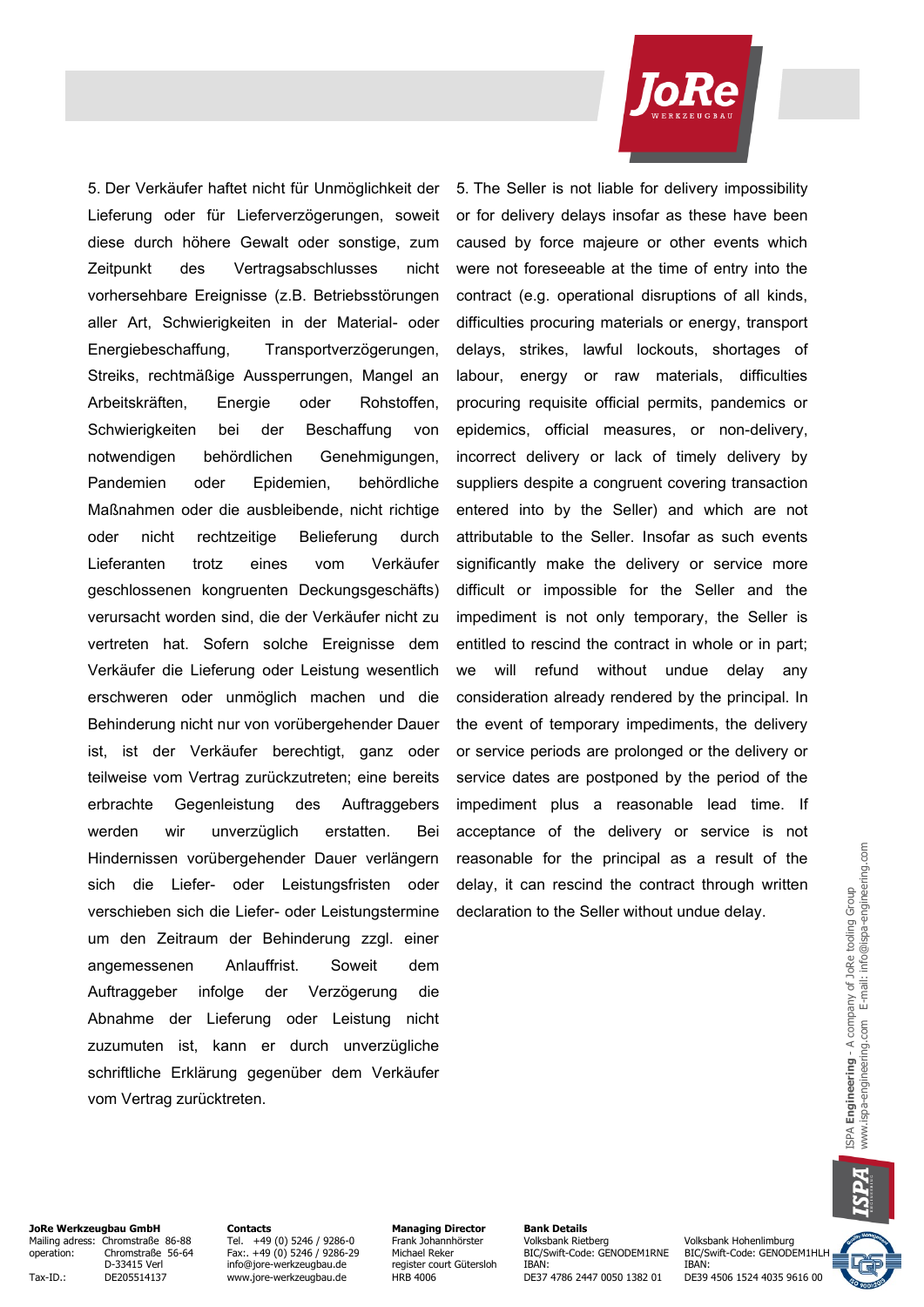

Sofern der Verkäufer verbindliche Lieferfristen aus den o.g. genannten Gründen, die er nicht zu vertreten hat, nicht einhalten kann (Nichtverfügbarkeit der Leistung), wird der Verkäufer den Auftraggeber hierüber unverzüglich informieren und gleichzeitig die voraussichtliche, neue Lieferfrist mitteilen.

6. Der Verkäufer ist nur zu Teillieferungen berechtigt, wenn

- die Teillieferung für den Auftraggeber im Rahmen des vertraglichen Bestimmungszwecks verwendbar ist,
- die Lieferung der restlichen bestellten Ware sichergestellt ist und
- dem Auftraggeber hierdurch kein erheblicher Mehraufwand oder zusätzliche Kosten entstehen (es sei denn, der Verkäufer erklärt sich zur Übernahme dieser Kosten bereit).

7. Gerät der Verkäufer mit einer Lieferung oder Leistung in Verzug oder wird ihm eine Lieferung oder Leistung, gleich aus welchem Grunde, unmöglich, so ist die Haftung des Verkäufers auf Schadensersatz nach Maßgabe des Abschnitts VIII. dieser ALB beschränkt.

## **IV. Versand, Verpackung, Gefahrübergang, Abnahme**

1. Die Versandart und die Verpackung unterstehen dem pflichtgemäßen Ermessen des Verkäufers.

Insofar the Seller is unable to adhere to binding delivery periods for the abovementioned reasons which are not attributable to it (unavailability of performance), it will inform the principal about this without undue delay, and at the same time will give notice of the probable, new delivery period.

6. The Seller is only entitled to make partial deliveries if

- the partial delivery can be used by the principal in the framework of the contractual intended purpose,
- the delivery of the rest of the goods ordered is guaranteed, and
- the principal will not incur substantial additional expenditure or additional costs as a result thereof (unless the Seller declares itself prepared to bear those costs).

7. If the Seller is in default with a delivery or service or if a delivery or service is impossible for it, regardless of why, then the Seller's liability is limited to compensation in accordance with section VIII of these GDC.

# **IV. Shipment, Packaging, Transfer of Risk, Acceptance**

1. The shipment type and the packaging are at the Seller's dutiful discretion.

**JoRe Werkzeugbau GmbH Contacts Contacts Managing Director Bank Details**<br>Mailing adress: Chromstraße 86-88 Tel. +49 (0) 5246 / 9286-0 Frank Johannhörster Volksbank Rietberg Mailing adress: Chromstraße 86-88 Tel. +49 (0) 5246 / 9286-0 Frank Johannhörster Volksbank Rietberg Volksbank Hohenlimburg operation: Chromstraße 56-64 Fax:. +49 (0) 5246 / 9286-29 Michael Reker BIC/Swift-Code: GENODEM1RNE BIC/Swift-Code: GENODEM1HL<br>D-33415 Verl info@iore-werkzeugbau.de register court Gütersloh IBAN: IBAN: IBAN: Tax-ID.: DE205514137 www.jore-werkzeugbau.de HRB 4006 DE37 4786 2447 0050 1382 01

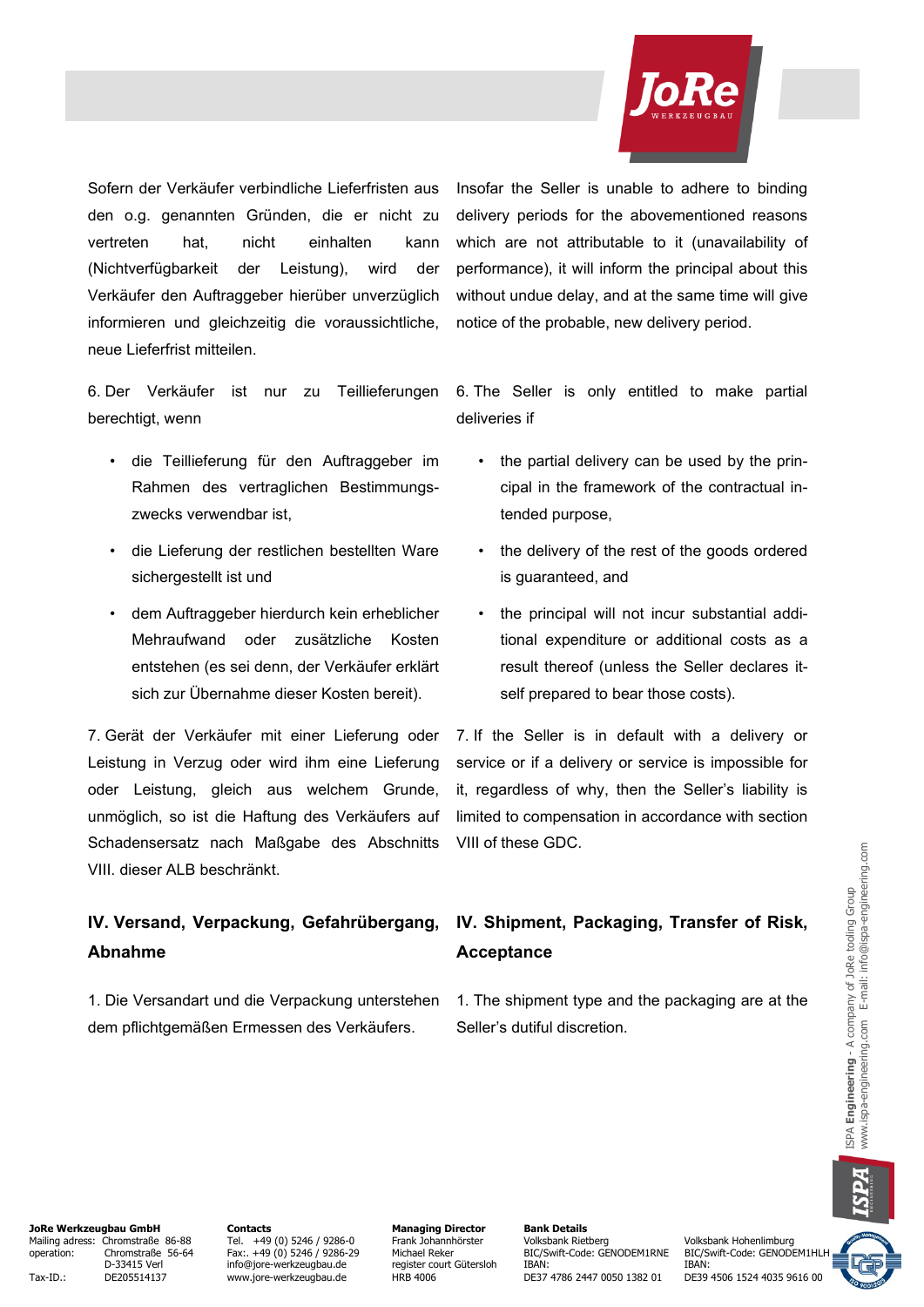

2. Die Gefahr des zufälligen Untergangs und der zufälligen Verschlechterung der Ware geht spätestens mit der Übergabe auf den Auftraggeber über. Beim Versendungskauf geht jedoch die Gefahr des zufälligen Untergangs und der zufälligen Verschlechterung der Ware sowie die Verzögerungsgefahr bereits mit Auslieferung der Ware an den Spediteur, den Frachtführer oder der sonst zur Ausführung der Versendung bestimmten Person oder Anstalt über. Soweit eine Abnahme vereinbart ist, ist diese für den Gefahrübergang maßgebend. Auch im Übrigen gelten für eine vereinbarte Abnahme die gesetzlichen Vorschriften des Werkvertragsrechts entsprechend. Der Übergabe bzw. Abnahme steht es gleich, wenn der Auftraggeber im Verzug der Annahme ist.

3. Kommt der Auftraggeber in Annahmeverzug, unterlässt er eine Mitwirkungshandlung oder verzögert sich unsere Lieferung aus anderen, vom Auftraggeber zu vertretenden Gründen, so sind wir berechtigt, Ersatz des hieraus entstehenden Schadens einschließlich Mehraufwendungen (z.B. Lagerkosten) zu verlangen. Hierfür berechnen wir eine pauschale Entschädigung in Höhe von 0,5 % des vereinbarten Preises der zu lagernden Liefergegenstände pro angelaufener Woche, beginnend mit der Lieferfrist bzw. – mangels einer Lieferfrist – mit der Mitteilung der Versandbereitschaft der Ware, jedoch maximal 5 % des Preises der zu lagernden Liefergegenstände.

2. The risk of accidental deterioration and accidental loss of the goods is transferred to the principal at the latest upon handover. In the case of sales shipment, however, the risk of accidental deterioration and accidental loss of the goods as well as the risk of delay is transferred upon delivery of the goods to the carrier, shipper or the other party or institution identified for the execution of dispatch. Insofar as an acceptance process is agreed upon, this is authoritative for the transfer of risk. The statutory provisions of the law governing contracts for services also apply in the case of an agreed acceptance. Handover or acceptance is deemed to have occurred if the principal is in *mora accipiendi*.

3. If the principal is in *mora accipiendi*, if the principal fails to cooperate, or if our delivery is delayed due to other reasons which are attributable to the principal, then we are entitled to demand compensation of the damage and loss arising therefrom, including additional expenditure (e.g. warehouse costs). For this we charge a flatrate compensation amount of 0.5% of the agreed price of the delivery items to be stored per commenced week, starting with the delivery period or  $-$  in the absence of a delivery period  $-$  upon the notification that the goods are ready for dispatch, but no more than 5% of the price of the delivery items to be stored.

**JoRe Werkzeugbau GmbH Contacts Contacts Managing Director Bank Details**<br>Mailing adress: Chromstraße 86-88 Tel. +49 (0) 5246 / 9286-0 Frank Johannhörster Volksbank Rietberg Mailing adress: Chromstraße 86-88 Tel. +49 (0) 5246 / 9286-0 Frank Johannhörster Volksbank Rietberg Volksbank Hohenlimburg<br>1991 operation: Chromstraße 56-64 Fax:. +49 (0) 5246 / 9286-29 Michael Reker BIC/Swift-Code: GENODE

Tax-ID.: DE205514137 www.jore-werkzeugbau.de HRB 4006 DE37 4786 2447 0050 1382 01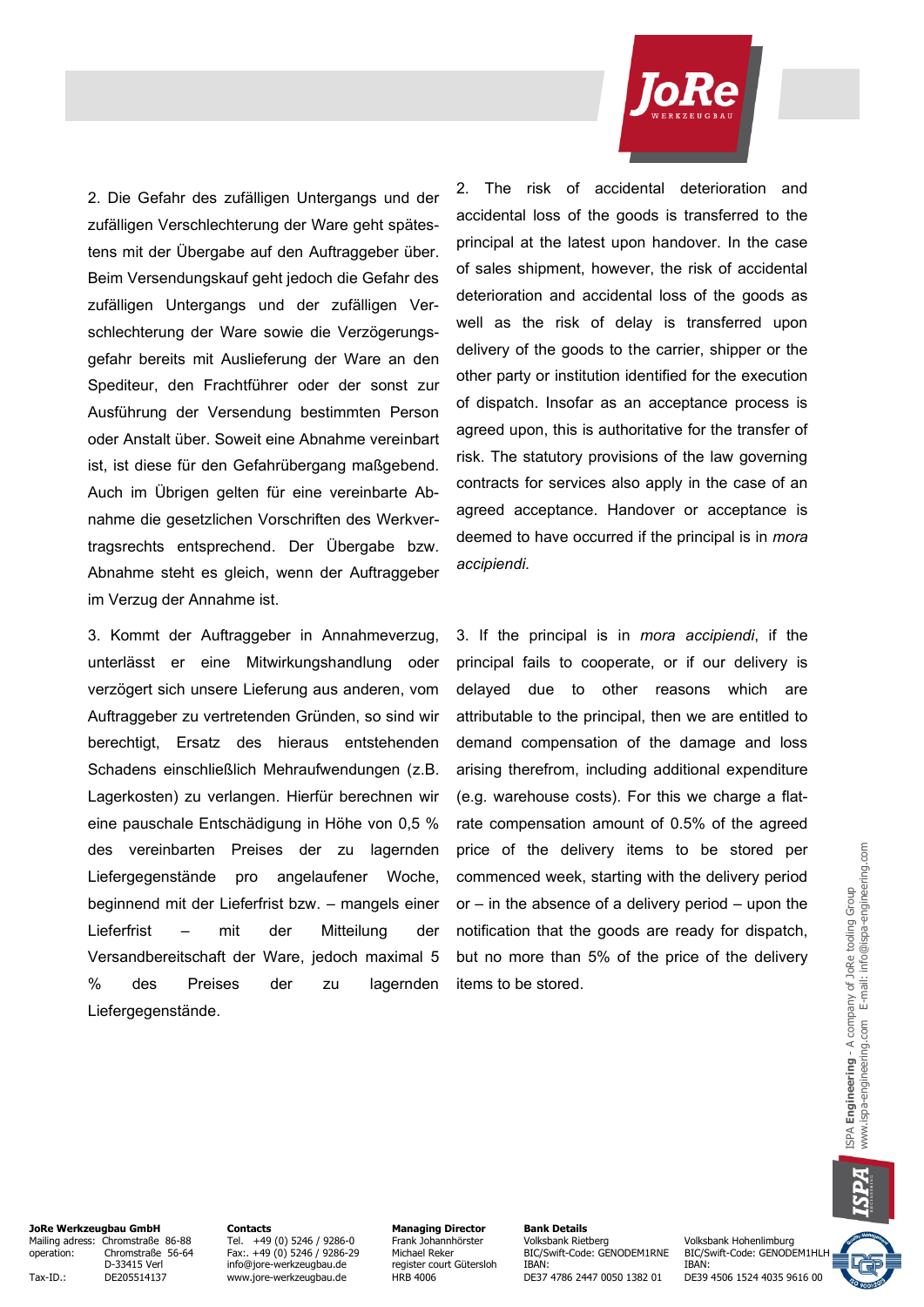

Der Nachweis eines höheren Schadens und unsere gesetzlichen Ansprüche (insbesondere Ersatz von Mehraufwendungen, angemessene Entschädigung, Kündigung) bleiben unberührt; die Pauschale ist aber auf weitergehende Geldansprüche anzurechnen. Dem Auftraggeber bleibt der Nachweis gestattet, dass uns überhaupt kein oder nur ein wesentlich geringerer Schaden als vorstehende Pauschale entstanden ist.

4. Die Sendung wird vom Verkäufer nur auf ausdrücklichen Wunsch des Auftraggebers und auf dessen Kosten gegen Diebstahl, Bruch-, Transport-, Feuer- und Wasserschäden oder sonstige versicherbare Risiken versichert.

- 5. Soweit Abnahmen (Vorabnahme, Endabnahme etc.) stattzufinden haben, gilt die Kaufsache als abgenommen, wenn
	- die Lieferung und, sofern der Verkäufer auch die Installation schuldet, die Installation abgeschlossen ist,
	- der Verkäufer dies dem Auftraggeber unter Hinweis auf die Abnahmefiktion nach diesem Abschnitt IV. Ziff. 5 mitgeteilt und ihn zur jeweiligen Abnahme aufgefordert hat,
	- seit der Lieferung oder Installation 6 Wochen vergangen sind oder der Auftraggeber mit der Nutzung der Kaufsache begonnen hat (z.B. das gelieferte Werkzeug in Betrieb genommen hat) und in diesem Fall seit Lieferung oder Installation 9 Werktage vergangen sind und
	- der Auftraggeber die Abnahme innerhalb dieses Zeitraums aus einem anderen Grund als wegen eines dem Verkäufer angezeigten

Evidence of a higher amount of damage or loss and our statutory claims (particularly compensation of additional expenditure, reasonable compensation, termination) remain unaffected; the flat-rate amount is to be set off against other monetary claims, however. The principal retains the right to prove that we have not suffered any damage or loss at all or only a significantly lower amount of damage or loss than the foregoing flatrate amount.

4. The consignment is only insured by the Seller upon the principal's express request and at the principal's expense against theft, breakage, transport damage, fire damage and water damage or other insurable risks.

5. Insofar as acceptance processes (preliminary acceptance, final acceptance, etc.) must take place, the purchase item is deemed to have been accepted when

- the delivery, and insofar as the Seller also owes installation, the installation have been completed,
- the Seller notifies the principal about this, referring to the fictitious acceptance pursuant to this section IV. clause 5 and has asked it for respective acceptance,
- 6 weeks have elapsed since delivery or installation or the principal has started using the purchase item (e.g. has put the tool delivered into operation) and in such case 9 working days have elapsed since delivery or installation, and
- the principal has failed to accept within that period for a reason other than a defect notified to the Seller which makes using the

**JoRe Werkzeugbau GmbH Contacts Contacts Managing Director Bank Details**<br>Mailing adress: Chromstraße 86-88 Tel. +49 (0) 5246 / 9286-0 Frank Johannhörster Volksbank Rietberg Mailing adress: Chromstraße 86-88 Tel. +49 (0) 5246 / 9286-0 Frank Johannhörster Volksbank Rietberg Volksbank Hohenlimburg operation: Chromstraße 56-64 Fax:. +49 (0) 5246 / 9286-29 Michael Reker BIC/Swift-Code: GENODEM1RNE BIC/Swift-Code: GENODEM1HL<br>D-33415 Verl info@jore-werkzeugbau.de register court Gütersloh IBAN: IBAN: IBAN:

Tax-ID.: DE205514137 www.jore-werkzeugbau.de HRB 4006 DE37 4786 2447 0050 1382 01

Designed Networkship (1995)<br>The state court Gütersloh IBAN: IBAN: IBAN: IBAN: IBAN: IBAN: IBAN: IBAN: IBAN: IBAN: IBAN: IBAN: IBAN: IBAN: IBAN: IBAN: IBAN: IBAN: IBAN: IBAN: IBAN: IBAN: IBAN: IBAN: IBAN: IBAN: IBAN: IBAN:

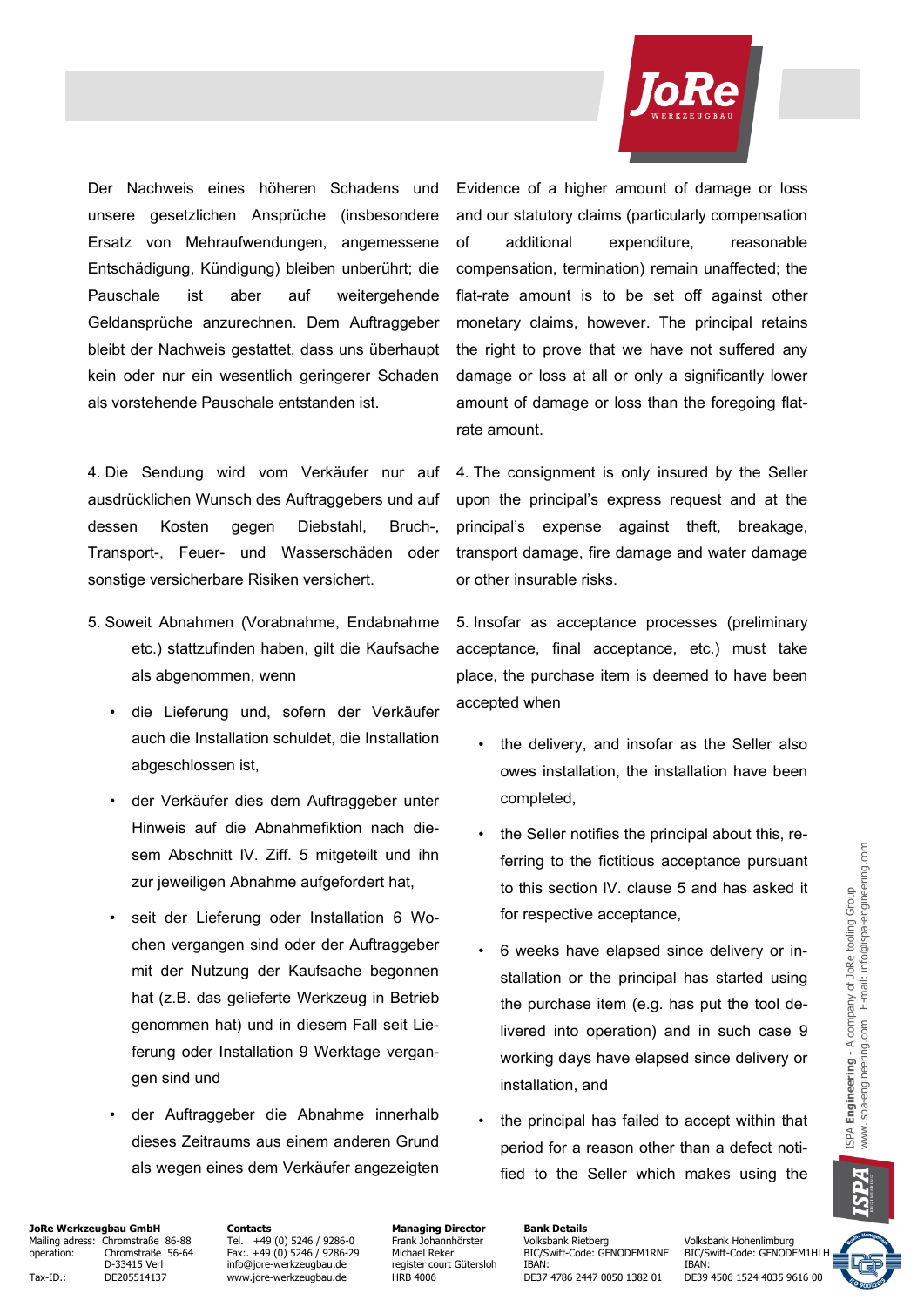

Mangels, der die Nutzung der Kaufsache unmöglich macht oder wesentlich beeinträchtigt, unterlassen hat.

purchase item impossible or has a significant detrimental impact on its use.

### **V. Preise und Zahlung V. Price and Payment**

1. Sofern im Einzelfall nichts anderes vereinbart ist, gelten unsere jeweils zum Zeitpunkt des Vertragsschlusses aktuellen Preise, und zwar ab Werk, zzgl. gesetzlicher Umsatzsteuer.

2. Die Preise gelten für den in den Auftragsbestätigungen aufgeführten Leistungsund Lieferungsumfang. Mehr- oder Sonderleistungen werden gesondert berechnet. Die Preise verstehen sich in EUR ab Werk zzgl. Verpackung, der gesetzlichen Mehrwertsteuer, bei Exportlieferungen Zoll sowie Gebühren und anderer öffentlicher Abgaben. Beim Versendungskauf trägt der Auftraggeber die Transportkosten ab Werk und die Kosten einer ggf. vom Auftraggeber gewünschten Transportversicherung.

3. Rechnungsbeträge sind innerhalb von dreißig Tagen ab Rechnungsstellung und Lieferung bzw. Abnahme der Ware ohne jeden Abzug zu bezahlen, sofern nicht etwas anderes schriftlich vereinbart ist. Maßgebend für die Rechtzeitigkeit der Zahlung ist der Eingang beim Verkäufer. Die Zahlung per Wechsel oder Scheck ist ausgeschlossen, sofern sie nicht im Einzelfall gesondert vereinbart wird. Wir sind jedoch, auch im Rahmen einer laufenden Geschäftsbeziehung, berechtigt, eine Lieferung ganz oder teilweise nur gegen Vorkasse durchzuführen. Einen entsprechenden Vorbehalt erklären wir spätestens mit der Auftragsbestätigung.

1. If nothing to the contrary is agreed upon in the individual case, our prices which are respectively current at the time of entry into the contract, ex works, plus statutory VAT, apply.

2. The prices apply for the performance and delivery scope set out in the order confirmations. Additional or special services are charged for separately. The prices are understood to be in EUR ex works plus packaging, the statutory VAT, in the case of export deliveries customs as well as fees and other official dues. In the case of sales shipments, the principal bears the transportation costs ex works and the costs of any transport insurance requested where applicable by the principal.

3. Invoice amounts are to be paid without any deduction within thirty days from invoicing and delivery or acceptance of the goods, insofar as nothing to the contrary is agreed upon in writing. Receipt by the Seller is authoritative for the timeliness of the payment. Payment by bill of exchange or cheque, insofar as they are not agreed upon separately in the individual case. However, we are entitled, also in the framework of an ongoing business relationship, to effect a delivery in whole or in part only if payment is made in advance. We declare a corresponding reservation at the latest with the order confirmation.

## **JoRe Werkzeugbau GmbH Contacts Contacts Managing Director Bank Details**<br>Mailing adress: Chromstraße 86-88 Tel. +49 (0) 5246 / 9286-0 Frank Johannhörster Volksbank Rietberg Mailing adress: Chromstraße 86-88 Tel. +49 (0) 5246 / 9286-0 Frank Johannhörster Tel. +19 (0) 5246 / 9286-0 Frank Johannhörster Volksbank Rietberg Volksbank Hohenlimburg<br>The Frank Johannhörster Volksbank Rietberg Volksbank

Tax-ID.: DE205514137 www.jore-werkzeugbau.de HRB 4006 DE37 4786 2447 0050 1382 01

Ohromstraße 56-64 Fax:. +49 (0) 5246 / 9286-29 Michael Reker BIC/Swift-Code: GENODEM1RNE BIC/Swift-Code: GENODEM1HL<br>D-33415 Verl Frace info@iore-werkzeugbau.de register court Gütersloh IBAN: IBAN: IBAN: IBAN: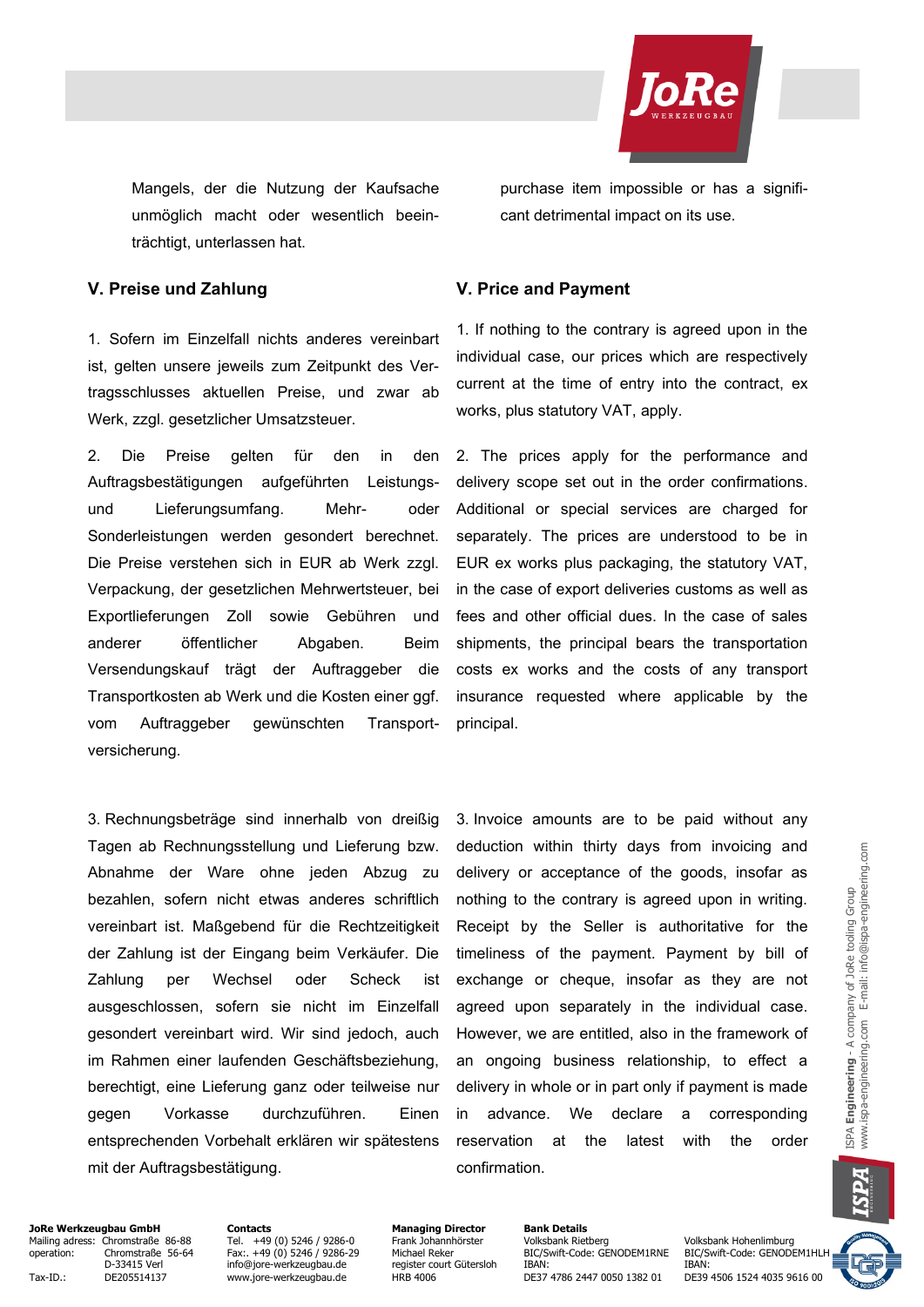

4. Leistet der Auftraggeber bei Fälligkeit nicht, so sind die ausstehenden Beträge ab dem Tag der Fälligkeit mit 5 % p. a. zu verzinsen; die Geltendmachung höherer Zinsen und weiterer Schäden im Falle des Verzugs bleibt unberührt.

5. Die Aufrechnung mit Gegenansprüchen des Auftraggebers oder die Zurückbehaltung von Zahlungen wegen solcher Ansprüche ist nur zulässig, soweit die Gegenansprüche unbestritten oder rechtskräftig festgestellt sind oder sich aus demselben Auftrag ergeben, unter dem die betreffende Lieferung erfolgt ist.

6. Wird nach Abschluss des Vertrags erkennbar (z.B. durch Antrag auf Eröffnung eines Insolvenzverfahrens), dass unsere offenen Forderungen aus dem jeweiligen Vertragsverhältnis (einschließlich aus anderen Einzelaufträgen, für die derselbe Rahmenvertrag gilt) durch mangelnde Leistungsfähigkeit des Auftraggebers gefährdet wird, so sind wir berechtigt, noch ausstehende Lieferungen oder Leistungen nur gegen Vorauszahlung oder Sicherheitsleistung auszuführen oder zu erbringen und – gegebenenfalls nach Fristsetzung – vom Vertrag zurückzutreten (§ 321 BGB). Bei Verträgen über die Herstellung unvertretbarer Sachen (Einzelanfertigungen) können wir den Rücktritt sofort erklären; die gesetzlichen Regelungen über die Entbehrlichkeit der Fristsetzung bleiben unberührt.

### **VI. Gewährleistung, Sachmängel VI. Warranty, Quality Defects**

1. Für die Rechte des Auftraggebers bei Sach- und Rechtsmängeln (einschließlich Falsch- und Minderlieferung sowie unsachgemäßer Montage oder mangelhafter Montageanleitung) gelten die 4. If the principal does not make payment when due, then interest in the amount of 5% p.a. is to be levied on the outstanding amounts from the due date; the right to claim higher interest and greater losses in the event of default remains unaffected.

5. Setting off the principal's counterclaims or retaining payments due to such claims is only permissible insofar as the counterclaims are undisputed or have been determined in a final and legally-binding manner or arise out of the same order pursuant to which the pertinent delivery has been made.

6. If after entry into the contract it becomes recognisable (e.g. due to an application for the commencement of insolvency proceedings) that our outstanding claims arising out of the respective contract relationship (including out of other individual orders for which the same framework contract applies) are jeopardised by the principal's lack of solvency, then we are entitled to render outstanding deliveries or services only after advance payment or in return for the rendering of security, and - where applicable after setting a deadline – to rescind the contract  $(\S$  321 of the BGB). In the case of contracts concerning the manufacture of custom-made items, we can declare rescission immediately; the statutory provisions concerning the dispensability of setting deadlines remain unaffected.

1. The statutory provisions apply for the principal's rights in connection with quality defects and defects in title (including wrong deliveries and insufficient deliveries as well as improper assembly

**JoRe Werkzeugbau GmbH Contacts Contacts Managing Director Bank Details**<br>Mailing adress: Chromstraße 86-88 Tel. +49 (0) 5246 / 9286-0 Frank Johannhörster Volksbank Rietberg Mailing adress: Chromstraße 86-88 Tel. +49 (0) 5246 / 9286-0 Frank Johannhörster Volksbank Rietberg Volksbank Hohenlimburg<br>1997 operation: Chromstraße 56-64 Fax:. +49 (0) 5246 / 9286-29 Michael Reker BIC/Swift-Code: GENODE

Tax-ID.: DE205514137 www.jore-werkzeugbau.de HRB 4006 DE37 4786 2447 0050 1382 01

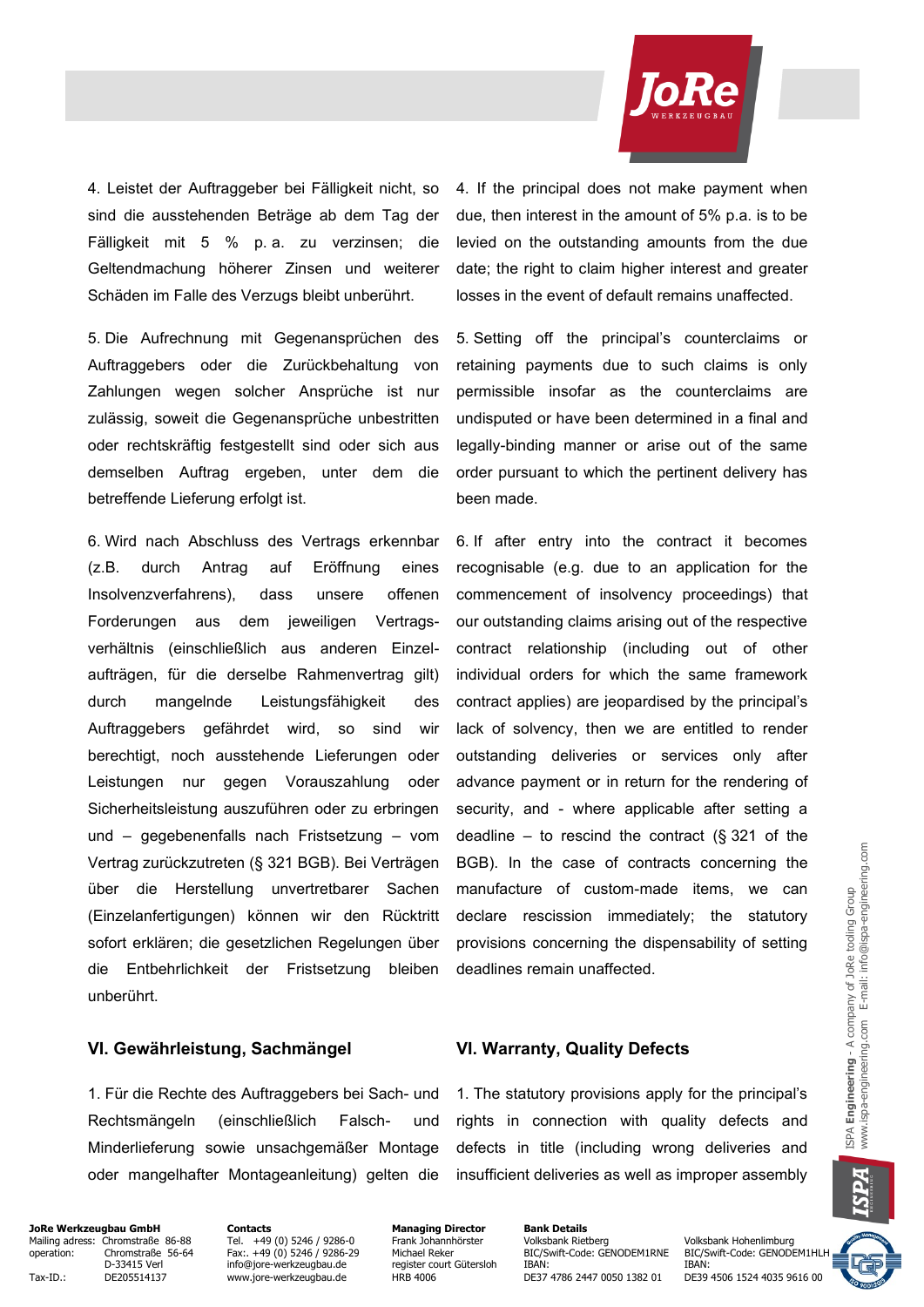

gesetzlichen Vorschriften, soweit nachfolgend nichts anderes bestimmt ist. In allen Fällen unberührt bleiben die gesetzlichen Sondervorschriften bei Endlieferung der unverarbeiteten Ware an einen Verbraucher, auch wenn dieser sie weiterverarbeitet hat (Lieferantenregress gem. § 478 BGB). Ansprüche aus Lieferantenregress sind ausgeschlossen, wenn die mangelhafte Ware durch den Auftraggeber oder einen anderen Unternehmer, z.B. durch Einbau in ein anderes Produkt, weiterverarbeitet wurde.

2. Sofern nicht anders vereinbart, beträgt die Gewährleistungsfrist ein Jahr ab Lieferung oder, soweit eine Abnahme erforderlich ist, ab der Abnahme. Diese Frist gilt nicht für Schadensersatzansprüche des Auftraggebers aus der Verletzung des Lebens, des Körpers oder der Gesundheit oder aus vorsätzlichen oder grob fahrlässigen Pflichtverletzungen des Verkäufers oder seiner Erfüllungsgehilfen, welche jeweils nach den gesetzlichen Vorschriften verjähren.

3. Grundlage unserer Mängelhaftung ist vor allem die über die Beschaffenheit der Ware getroffene Vereinbarung. Proben und Muster zeigen lediglich die Durchschnittsbeschaffenheit der Ware – deren Vorlage stellt keine Zusicherung von Eigenschaften dar.

4. Soweit die Beschaffenheit nicht vereinbart wurde, ist nach der gesetzlichen Regelung zu beurteilen, ob ein Mangel vorliegt oder nicht (§ 434 Abs. 1 S. 2 und 3 BGB). Für öffentliche Äußerungen Dritter, auf die uns der Auftraggeber nicht als für ihn kaufentscheidend hingewiesen hat, übernehmen wir jedoch keine Haftung.

or flawed assembly instructions), insofar as nothing to the contrary is stipulated in the following. In all cases, the statutory special provisions in connection with the end supply of the unprocessed goods to a consumer remain unaffected, even if the consumer has processed them (supplier recourse pursuant to § 478 of the BGB). Claims arising out of supplier recourse are excluded if the defective goods have been processed by the principal or another entrepreneur, e.g. by being built into another product.

2. Insofar as nothing else is agreed upon, the warranty period is one year from delivery, or, insofar as acceptance is necessary, from acceptance. This period does not apply for the principal's compensation claims arising out of the loss of life, personal injury or damage to health, or out of breaches of obligation committed intentionally or with gross negligence by the Seller or its vicarious agents, which become time-barred in each instance pursuant to the statutory provisions.

3. The basis for our defect liability is primarily the agreement entered into concerning the quality of the goods. Samples and templates merely show the average quality of the goods – their presentation does not constitute any promise as to characteristics.

4. Insofar as the quality was not agreed upon, an appraisal is to be made pursuant to the statutory rule as to whether there is a defect or not (§ 434 paragraph 1, sentences 2 and 3 of the BGB). However, we assume no liability for third-party public statements which the principal has not drawn our attention to as decisive for its purchase.

**JoRe Werkzeugbau GmbH Contacts Contacts Managing Director Bank Details**<br>Mailing adress: Chromstraße 86-88 Tel. +49 (0) 5246 / 9286-0 Frank Johannhörster Volksbank Rietberg Mailing adress: Chromstraße 86-88 Tel. +49 (0) 5246 / 9286-0 Frank Johannhörster Volksbank Rietberg Volksbank Hohenlimburg<br>1991 operation: Chromstraße 56-64 Fax:. +49 (0) 5246 / 9286-29 Michael Reker BIC/Swift-Code: GENODE

Tax-ID.: DE205514137 www.jore-werkzeugbau.de HRB 4006 DE37 4786 2447 0050 1382 01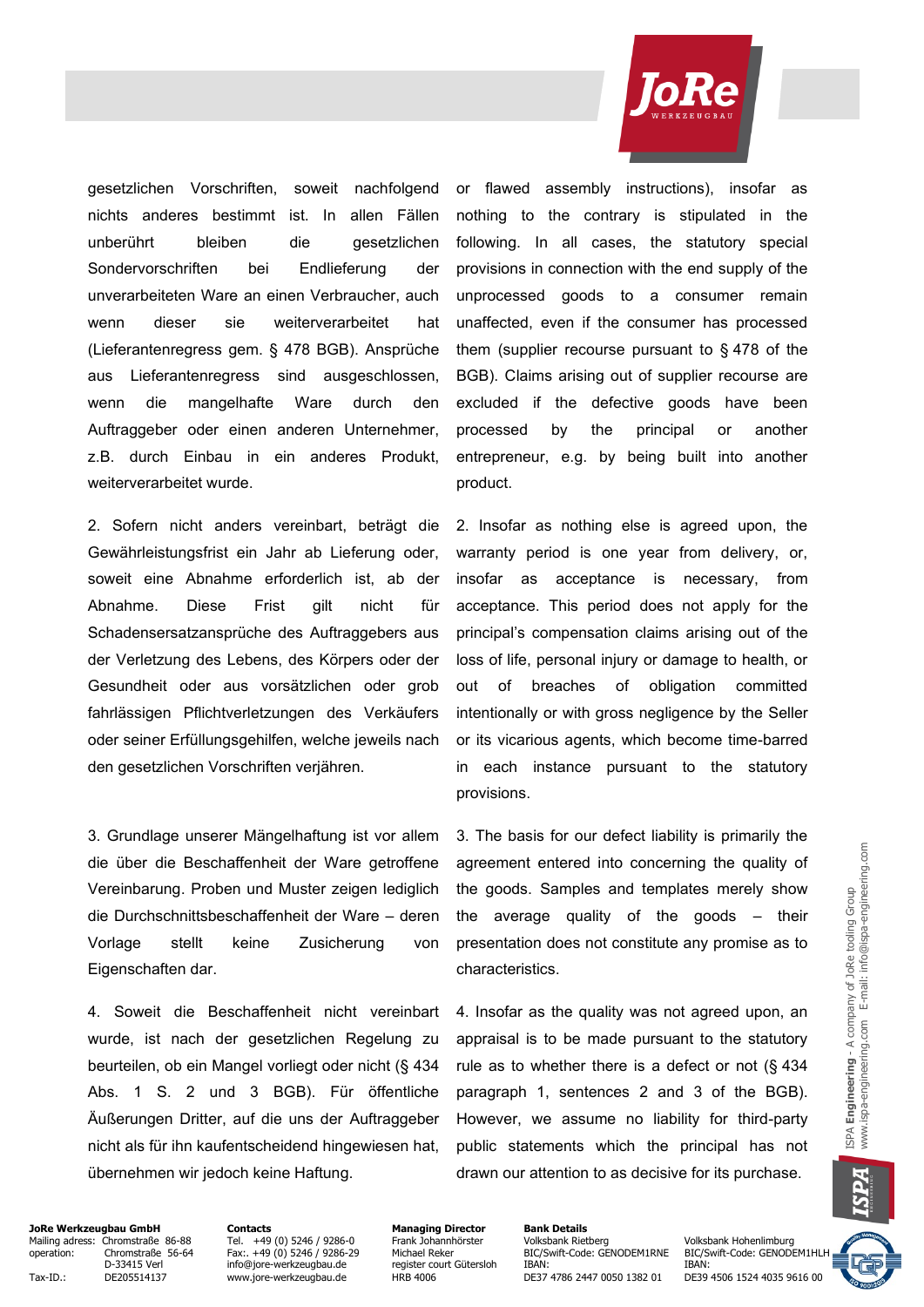5. Die gelieferten Gegenstände sind unverzüglich nach Ablieferung an den Auftraggeber oder an den von ihm bestimmten Dritten sorgfältig zu untersuchen. Sie gelten hinsichtlich offensichtlicher Mängel oder anderer Mängel, die bei einer unverzüglichen, sorgfältigen Untersuchung erkennbar gewesen wären, als vom Auftraggeber genehmigt, wenn dem Verkäufer nicht binnen sieben Werktagen nach Ablieferung eine schriftliche Mängelrüge zugeht. Hinsichtlich anderer Mängel gelten die Liefergegenstände als vom Auftraggeber genehmigt, wenn die Mängelrüge dem Verkäufer nicht binnen sieben Werktagen nach dem Zeitpunkt zugeht, in dem sich der Mangel zeigte; war der Mangel bei normaler Verwendung bereits zu einem früheren Zeitpunkt offensichtlich, ist jedoch dieser frühere Zeitpunkt für den Beginn der Rügefrist maßgeblich. Auf Verlangen des Verkäufers ist ein beanstandeter Liefergegenstand frachtfrei an den Verkäufer zurückzusenden. Bei berechtigter Mängelrüge vergütet der Verkäufer die Kosten des günstigsten Versandweges; dies gilt nicht, soweit die Kosten sich erhöhen, weil der Liefergegenstand sich an einem anderen Ort als dem Ort des bestimmungsgemäßen Gebrauchs befindet.

6. Bei Sachmängeln der gelieferten Gegenstände ist der Verkäufer nach seiner innerhalb angemessener Frist zu treffenden Wahl zunächst zur Nachbesserung oder Ersatzlieferung verpflichtet und berechtigt. Das Recht, die Nacherfüllung unter den gesetzlichen Voraussetzungen zu verweigern, bleibt unberührt. Im Falle des Fehlschlagens, d.h. der Unmöglichkeit, Unzumutbarkeit, Verweigerung oder unangemessenen Verzögerung der

5. The items delivered are to be inspected carefully without undue delay after delivery to the principal or to the third party named by it. They are deemed to have been accepted by the principal with regard to obvious defects or other defects which would have been identifiable in the event of a careful inspection without undue delay if the Seller does not receive a written defect complaint within seven working days after delivery. With regard to other defects, the delivery items are deemed to have been accepted by the principal if the defect complaint is not received by the Seller within seven working days after the time when the defect appeared; if the defect was already obvious at an earlier point in time in the case of normal use, however, that earlier point in time is authoritative for the commencement of the complaint period. Upon request by the Seller, a delivery item complained about is to be returned to the Seller freight paid. In the event of a justified defect complaint, the Seller will pay the costs of the most favourable shipping method; this does not apply insofar as the costs increase because the delivery item is located somewhere other than the location of the intended use.

6. In the event of quality defects in the items supplied, in accordance with the Seller's choice to be made within a reasonable period, the Seller is obliged and entitled first to effect subsequent improvement or replacement delivery. The right to refuse subsequent performance subject to the statutory prerequisites remains unaffected. In the event of failure, i.e. the impossibility, unreasonableness, refusal or inappropriate delay of subsequent improvement or replacement



**JoRe Werkzeugbau GmbH Contacts Contacts Managing Director Bank Details**<br>Mailing adress: Chromstraße 86-88 Tel. +49 (0) 5246 / 9286-0 Frank Johannhörster Volksbank Rietberg Mailing adress: Chromstraße 86-88 Tel. +49 (0) 5246 / 9286-0 Frank Johannhörster Volksbank Rietberg Volksbank Hohenlimburg<br>1991 operation: Chromstraße 56-64 Fax:. +49 (0) 5246 / 9286-29 Michael Reker BIC/Swift-Code: GENODE

Tax-ID.: DE205514137 www.jore-werkzeugbau.de HRB 4006 DE37 4786 2447 0050 1382 01

Operation: Chromstraße 56-64 Fax:. +49 (0) 5246 / 9286-29 Michael Reker BIC/Swift-Code: GENODEM1RNE BIC/Swift-Code: GENODEM1HL<br>D-33415 Verl Frace info@jore-werkzeugbau.de register court Gütersloh IBAN: IBAN: IBAN:

Designed Networkship (1995)<br>The state court Gütersloh IBAN: IBAN: IBAN: IBAN: IBAN: IBAN: IBAN: IBAN: IBAN: IBAN: IBAN: IBAN: IBAN: IBAN: IBAN: IBAN: IBAN: IBAN: IBAN: IBAN: IBAN: IBAN: IBAN: IBAN: IBAN: IBAN: IBAN: IBAN: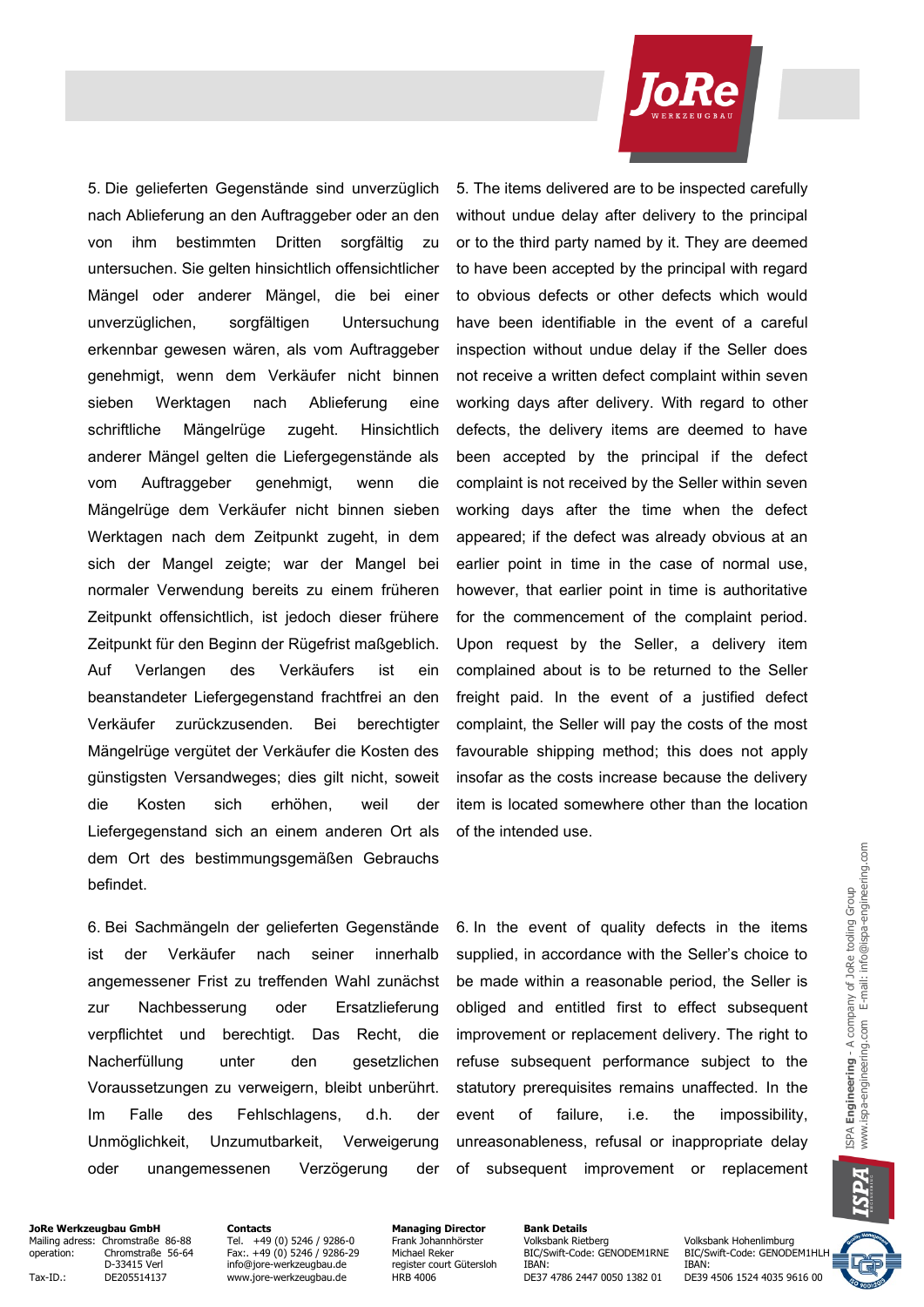

Nachbesserung oder Ersatzlieferung, kann der Auftraggeber vom Vertrag zurücktreten oder den Kaufpreis angemessen mindern. Bei einem unerheblichen Mangel besteht jedoch kein Rücktrittsrecht.

7. Der Verkäufer ist berechtigt, die geschuldete Nacherfüllung davon abhängig zu machen, dass der Auftraggeber den fälligen Kaufpreis bezahlt. Der Auftraggeber ist jedoch berechtigt, einen im Verhältnis zum Mangel angemessenen Teil des Kaufpreises zurückzubehalten.

8. Die Nacherfüllung beinhaltet weder den Ausbau der mangelhaften Sache noch den erneuten Einbau, wenn wir ursprünglich nicht zum Einbau verpflichtet waren. Die zum Zweck der Prüfung und Nacherfüllung erforderlichen Aufwendungen, insbesondere Transport-, Wege-, Arbeits- und Materialkosten sowie ggf. Ausbau- und Einbaukosten tragen bzw. erstattet der Verkäufer jedoch nach Maßgabe der gesetzlichen Regelung, wenn tatsächlich ein Mangel vorliegt. Andernfalls kann der Verkäufer vom Auftraggeber die aus dem unberechtigten Mangelbeseitigungsverlangen entstandenen Kosten (insbesondere Prüf- und Transportkosten) ersetzt verlangen, es sei denn, die fehlende Mangelhaftigkeit war für den Auftraggeber nicht erkennbar.

9. In dringenden Fällen, z.B. bei Gefährdung der Betriebssicherheit oder zur Abwehr unverhältnismäßiger Schäden, hat der Auftraggeber das Recht, den Mangel selbst zu beseitigen und von uns Ersatz der hierzu objektiv erforderlichen Aufwendungen zu verlangen. Von einer derartigen Selbstvornahme sind wir unverzüglich, nach Möglichkeit vorher, zu benachrichtigen. Das Selbstvornahmerecht delivery, the principal can rescind the contract or reasonably reduce the purchase price. However, there is no rescission right for an insignificant defect.

7. The Seller is entitled to make the subsequent performance owed dependent on the principal paying the purchase price due. However, the principal is entitled to retain a portion of the purchase price which is reasonable in relation to the defect.

8. Subsequent performance does not include removal of the defective item or reinstallation if we were not originally obliged to install that item. The expenditure necessary for the purpose of checking and subsequent performance, particularly transport costs, labour costs and materials costs, as well as – where applicable – removal and installation costs, is borne or reimbursed by the Seller in accordance with the statutory regulation if there is actually a defect, however. Otherwise the Seller can demand that the principal reimburse the costs arising due to the unjustified defect-removal request (particularly checking and transport costs), unless the lack of defectiveness was not recognisable for the principal.

9. In urgent cases, e.g. if there is a risk to operational safety or in order to prevent disproportionate damage, the principal has the right to rectify the defect itself and to demand that we compensate it for the expenditure objectively necessary for that purpose. We are to be informed without undue delay, if possible beforehand, about such a rectification. The self-rectification right does not exist if we would be entitled to refuse

A

**JoRe Werkzeugbau GmbH Contacts Contacts Managing Director Bank Details**<br>Mailing adress: Chromstraße 86-88 Tel. +49 (0) 5246 / 9286-0 Frank Johannhörster Volksbank Rietberg Mailing adress: Chromstraße 86-88 Tel. +49 (0) 5246 / 9286-0 Frank Johannhörster Tel. +19 (0) 5246 / 9286-0 Frank Johannhörster Volksbank Rietberg Volksbank Hohenlimburg<br>The Frank Johannhörster Volksbank Rietberg Volksbank

Tax-ID.: DE205514137 www.jore-werkzeugbau.de HRB 4006 DE37 4786 2447 0050 1382 01

Ohromstraße 56-64 Fax:. +49 (0) 5246 / 9286-29 Michael Reker BIC/Swift-Code: GENODEM1RNE BIC/Swift-Code: GENODEM1HL<br>D-33415 Verl Frace info@iore-werkzeugbau.de register court Gütersloh IBAN: IBAN: IBAN: IBAN: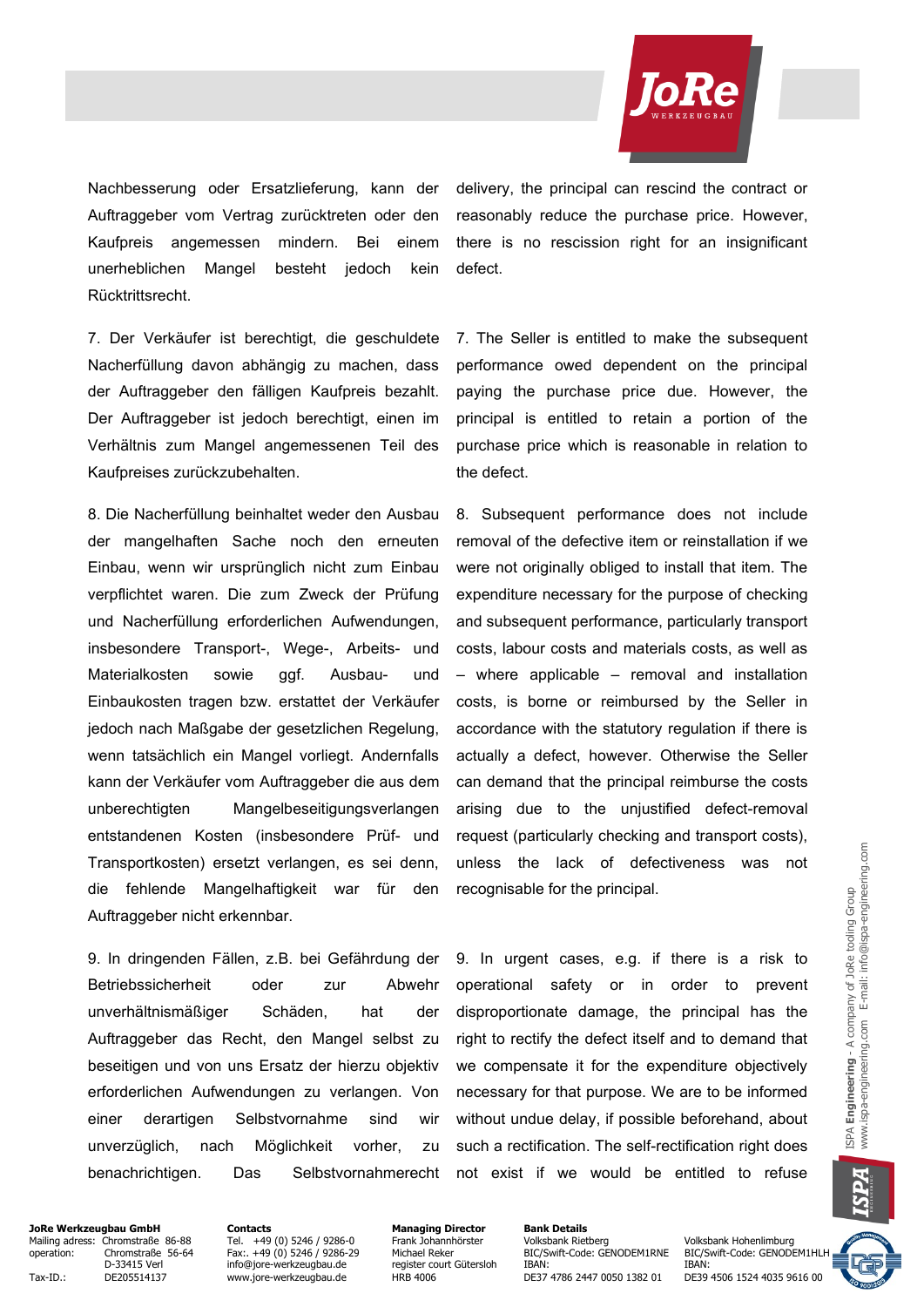

besteht nicht, wenn wir berechtigt wären, eine entsprechende Nacherfüllung nach den gesetzlichen Vorschriften zu verweigern.

10. Beruht ein Mangel auf dem Verschulden des Verkäufers, kann der Auftraggeber unter den in Abschnitt VIII. bestimmten Voraussetzungen Schadensersatz bzw. Ersatz vergeblicher Aufwendungen verlangen. Im Übrigen sind Ansprüche auf Schadensersatz bzw. Ersatz vergeblicher Aufwendungen wegen Mangels ausgeschlossen.

11. Bei Mängeln von Bauteilen anderer Hersteller, die der Verkäufer aus lizenzrechtlichen oder tatsächlichen Gründen nicht beseitigen kann, wird der Verkäufer nach seiner Wahl seine Gewährleistungsansprüche gegen die Hersteller und Lieferanten für Rechnung des Auftraggebers geltend machen oder an den Auftraggeber abtreten. Gewährleistungsansprüche gegen den Verkäufer bestehen bei derartigen Mängeln unter den sonstigen Voraussetzungen und nach Maßgabe dieser ALB nur, wenn die gerichtliche Durchsetzung der vorstehend genannten Ansprüche gegen den Hersteller und Lieferanten erfolglos war oder, bspw. aufgrund einer Insolvenz, aussichtslos ist. Während der Dauer des Rechtsstreits ist die Verjährung der betreffenden Gewährleistungsansprüche des Auftraggebers gegen den Verkäufer gehemmt.

12. Die Gewährleistung entfällt, wenn der Auftraggeber ohne Zustimmung des Verkäufers den Liefergegenstand ändert oder durch Dritte ändern lässt und die Mängelbeseitigung hierdurch unmöglich oder unzumutbar erschwert wird. In jedem Fall hat der Auftraggeber die durch die Änderung entstehenden Mehrkosten der

corresponding subsequent performance in accordance with the statutory provisions.

10. If a defect is the Seller's fault, the principal can demand compensation or reimbursement of futile expenditure, subject to the prerequisites set out in section VIII. hereof. Otherwise, claims for compensation or reimbursement of futile expenditure due to defects are hereby excluded.

11. In the event that there are defects in other manufacturers' components which the Seller is not able to remove due to licence rights or other factual reasons, the Seller will assert its warranty claims against the manufacturers and suppliers for the principal's account or assign these to the principal, as the Seller chooses. Warranty claims against the Seller only exist in connection with such defects subject to the other prerequisites and in accordance with these GDC if judicial enforcement of the abovementioned claims against the manufacturers and suppliers was unsuccessful or is futile, e.g. due to insolvency. During the legal dispute, the running of the period of limitations for the principal's relevant warranty claims against the Seller is suspended.

12. The warranty ceases to exist if the principal modifies the delivery item or has it modified by third parties without the Seller's consent and the defect removal is made impossible or is unreasonably made more difficult as a result thereof. In any event, the principal is obliged to bear the additional costs of the defect removal

**JoRe Werkzeugbau GmbH Contacts Contacts Managing Director Bank Details**<br>Mailing adress: Chromstraße 86-88 Tel. +49 (0) 5246 / 9286-0 Frank Johannhörster Volksbank Rietberg Mailing adress: Chromstraße 86-88 Tel. +49 (0) 5246 / 9286-0 Frank Johannhörster Volksbank Rietberg Volksbank Hohenlimburg<br>1991 operation: Chromstraße 56-64 Fax:. +49 (0) 5246 / 9286-29 Michael Reker BIC/Swift-Code: GENODE

Tax-ID.: DE205514137 www.jore-werkzeugbau.de HRB 4006 DE37 4786 2447 0050 1382 01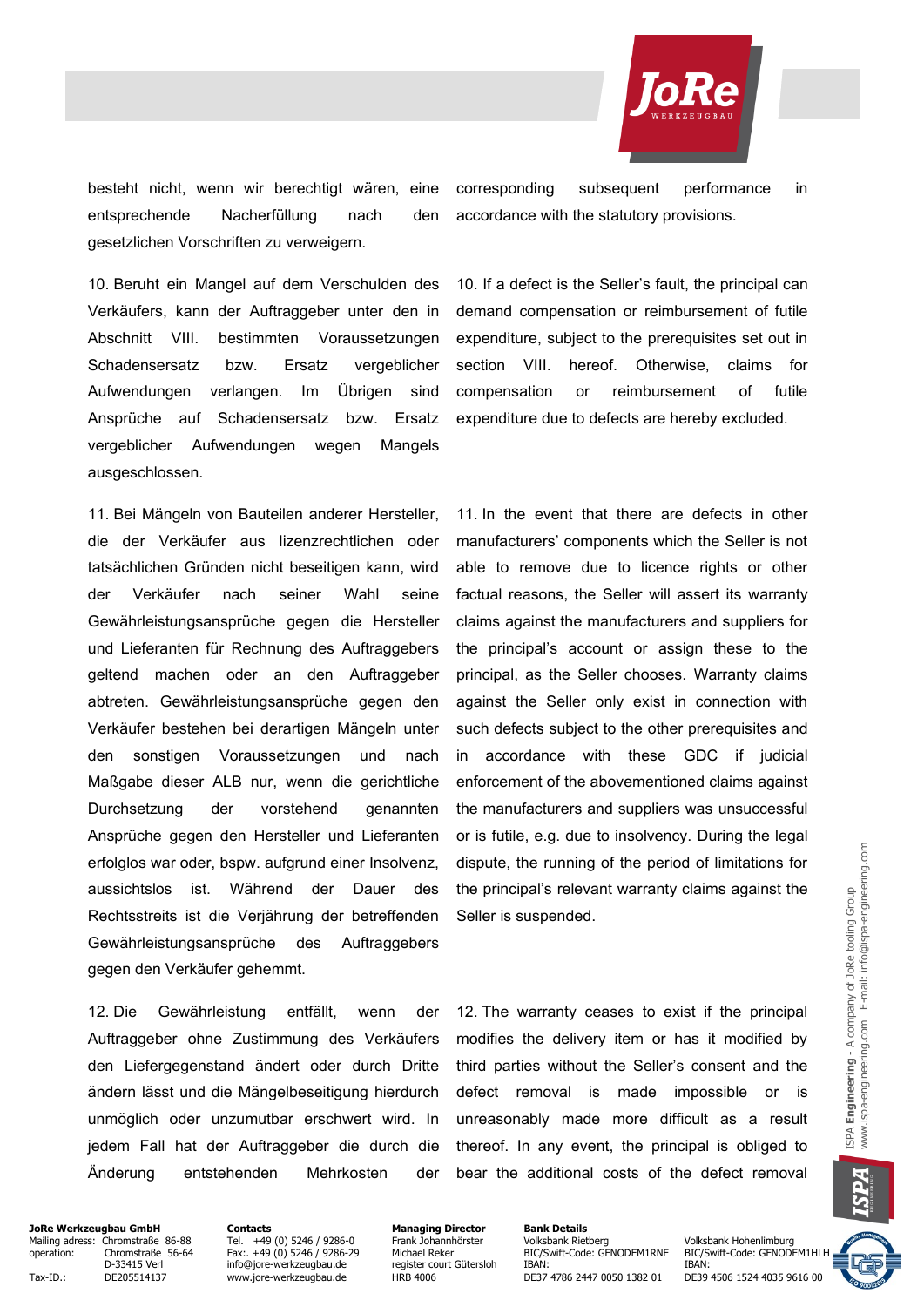

13. Eine im Einzelfall mit dem Auftraggeber vereinbarte Lieferung gebrauchter Gegenstände erfolgt unter Ausschluss jeglicher Gewährleistung für Sachmängel.

1. Der Verkäufer steht nach Maßgabe dieses Abschnitts VII. dafür ein, dass der Liefergegen-stand frei von gewerblichen Schutzrechten oder Urheberrechten Dritter ist. Jeder Vertragspartner wird den anderen Vertragspartner unverzüglich schriftlich benachrichtigen, falls ihm gegenüber Ansprüche wegen der Verletzung solcher Rechte geltend gemacht werden.

2. In dem Fall, dass der Liefergegenstand ein gewerbliches Schutzrecht oder Urheberrecht eines Dritten verletzt, wird der Verkäufer nach seiner Wahl und auf seine Kosten den Liefergegenstand derart abändern oder austauschen, dass keine Rechte Dritter mehr verletzt werden, der Liefergegenstand aber weiterhin die vertraglich vereinbarten Funktionen erfüllt, oder dem Auftraggeber durch Abschluss eines Lizenzvertrages mit dem Dritten das Nutzungsrecht verschaffen. Gelingt dem Verkäufer dies innerhalb eines angemessenen Zeitraums nicht, ist der Auftraggeber berechtigt, von dem Vertrag zurückzutreten oder den Kaufpreis angemessen zu mindern. Etwaige Schadensersatzansprüche des Auftraggebers unterliegen den Beschränkungen des Abschnitts VIII. dieser ALB.

Mängelbeseitigung zu tragen. which arise as a result of the modification.

13. A delivery of used items agreed upon in the individual case with the principal takes place subject to the exclusion of any warranty for quality defects.

#### **VII. Schutzrechte VII. Proprietary Rights**

1. The Seller is responsible in accordance with this section VII. for ensuring that the delivery item is free from third-party industrial property rights or copyright. Every contract partner will notify the other contract partner in writing without undue delay if claims are made against it due to the infringement of such rights.

2. In the event that the delivery item infringes a third-party industrial property right or copyright, the Seller will  $-$  as it chooses and at its expense  $$ modify or exchange the delivery item in such a way that no third-party rights are infringed any longer but the delivery item continues to fulfil the contractually-agreed functions, or procure the usage right for the principal by entering into a licence contract with the third party. If the Seller does not succeed in doing this within a reasonable period, the principal is entitled to rescind the contract or reasonably reduce the purchase price. Any compensation claims for the principal are subject to the limitations set out in section VIII. of these GDC.

3. Bei Rechtsverletzungen durch vom Verkäufer gelieferte Produkte anderer Hersteller wird der Verkäufer nach seiner Wahl seine Ansprüche 3. In the event of rights infringements by products manufactured by other parties and supplied by the Seller, the Seller will – as the Seller chooses –

**JoRe Werkzeugbau GmbH Contacts Contacts Managing Director Bank Details**<br>Mailing adress: Chromstraße 86-88 Tel. +49 (0) 5246 / 9286-0 Frank Johannhörster Volksbank Rietberg Mailing adress: Chromstraße 86-88 Tel. +49 (0) 5246 / 9286-0 Frank Johannhörster Volksbank Rietberg Volksbank Hohenlimburg<br>1997 operation: Chromstraße 56-64 Fax:. +49 (0) 5246 / 9286-29 Michael Reker BIC/Swift-Code: GENODE

Tax-ID.: DE205514137 www.jore-werkzeugbau.de HRB 4006 DE37 4786 2447 0050 1382 01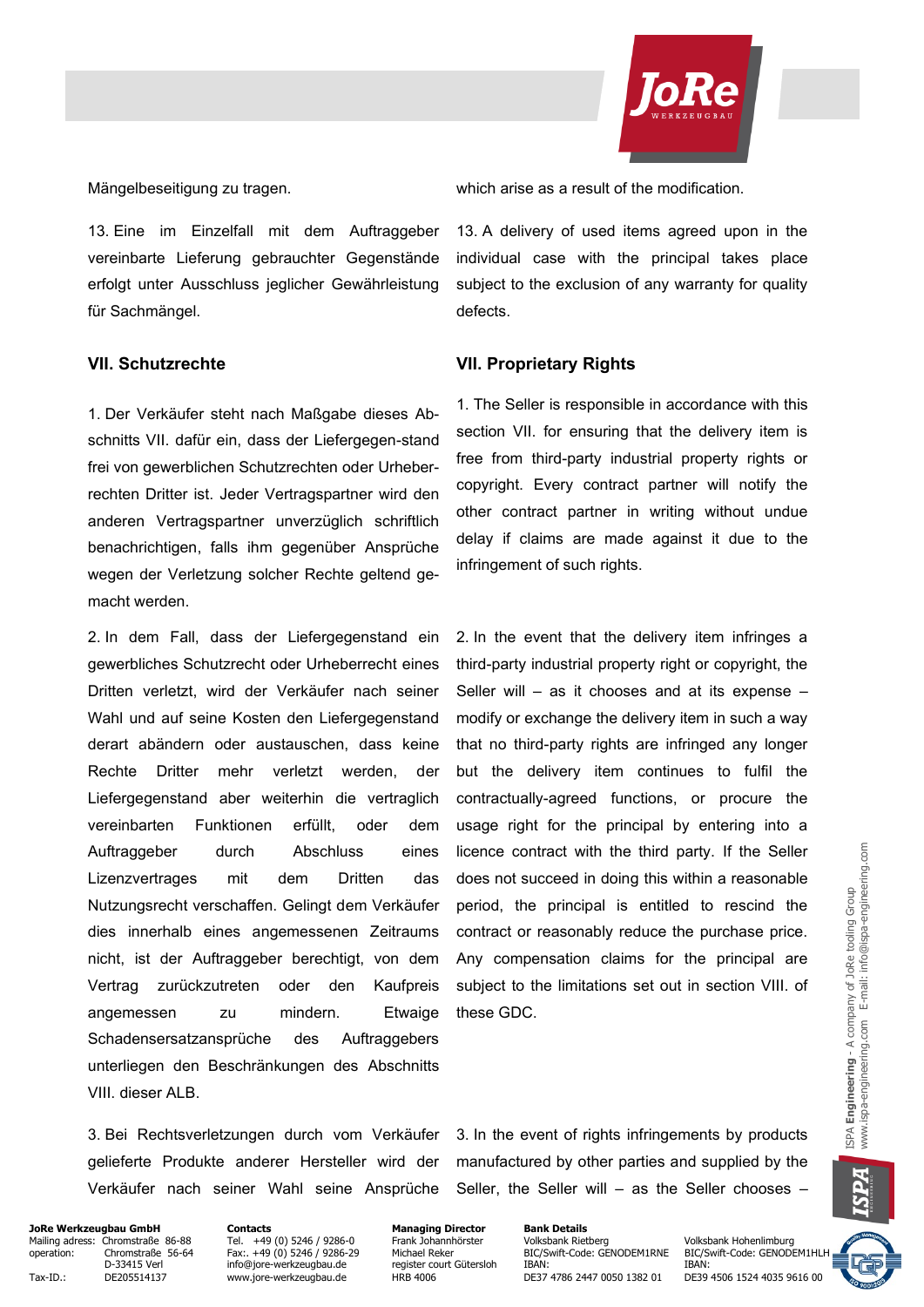

gegen die Hersteller und Vorlieferanten für Rechnung des Auftraggebers geltend machen oder an den Auftraggeber abtreten. Ansprüche gegen den Verkäufer bestehen in diesen Fällen nach Maßgabe dieses Abschnitts VII. nur, wenn die gerichtliche Durchsetzung der vorstehend genannten Ansprüche gegen die Hersteller und Vorlieferanten erfolglos war oder, bspw. aufgrund einer Insolvenz, aussichtslos ist.

assert its claims against the manufacturers and suppliers for the principal's account or assign them to the principal. Claims against the Seller in such cases only exist in accordance with these GDC if judicial enforcement of the abovementioned claims against the manufacturers and suppliers was unsuccessful or is futile, e.g. due to insolvency.

# **VIII. Haftung auf Schadensersatz wegen Verschuldens**

1. Die Haftung des Verkäufers auf Schadensersatz, gleich aus welchem Rechtsgrund, insb. aus Unmöglichkeit, Verzug, mangelhafter oder falscher Lieferung, Vertragsverletzung, Verletzung von Pflichten bei Vertragsverhandlungen und unerlaubter Handlung ist, soweit es dabei jeweils auf ein Verschulden ankommt, nach Maßgabe dieses Abschnitts VIII. eingeschränkt.

2. Der Verkäufer haftet nicht im Falle einfacher Fahrlässigkeit seiner Organe, gesetzlichen Vertreter, Angestellten oder sonstigen Erfüllungsgehilfen, soweit es sich nicht um eine Verletzung vertragswesentlicher Pflichten handelt. Vertragswesentlich sind solche Verpflichtungen, deren Erfüllung die ordnungsgemäße Durchführung des Vertrags überhaupt erst ermöglicht und auf deren Einhaltung der Vertragspartner regelmäßig vertraut und vertrauen darf.

3. Soweit der Verkäufer gem. Abschnitt VIII. Ziff. 2 im Falle einfacher Fahrlässigkeit dem Grunde nach auf Schadensersatz haftet, ist diese Haftung auf Schäden begrenzt, die der Verkäufer bei Vertragsschluss als mögliche Folge einer

# **VIII. Liability for Compensation Due To Fault**

1. The Seller's liability for compensation, regardless of the legal ground, particularly due to impossibility, default, defective or wrong delivery, contract breach, breach of obligations in connection with contract negotiations, and tort is, insofar as fault is relevant in the particular instance, limited in accordance with this section VIII.

2. The Seller is not liable in the case of simple negligence by its organs, legal representatives, employees or other vicarious agents, insofar as no breach of contract-essential obligations is involved. Obligations are deemed to be contract-essential if their fulfilment is what makes the proper execution of the contract possible at all and on whose compliance the contract partner usually relies and may usually rely.

3. Insofar as the Seller is liable for compensation on the merits pursuant to section VIII. clause 2 in the case of simple negligence, that liability is limited to damage and loss which the Seller foresaw when entering into the contract as a



### **JoRe Werkzeugbau GmbH Contacts Contacts Managing Director Bank Details**<br>Mailing adress: Chromstraße 86-88 Tel. +49 (0) 5246 / 9286-0 Frank Johannhörster Volksbank Rietberg Mailing adress: Chromstraße 86-88 Tel. +49 (0) 5246 / 9286-0 Frank Johannhörster Volksbank Rietberg Volksbank Hohenlimburg<br>1991 operation: Chromstraße 56-64 Fax:. +49 (0) 5246 / 9286-29 Michael Reker BIC/Swift-Code: GENODE

Tax-ID.: DE205514137 www.jore-werkzeugbau.de HRB 4006 DE37 4786 2447 0050 1382 01

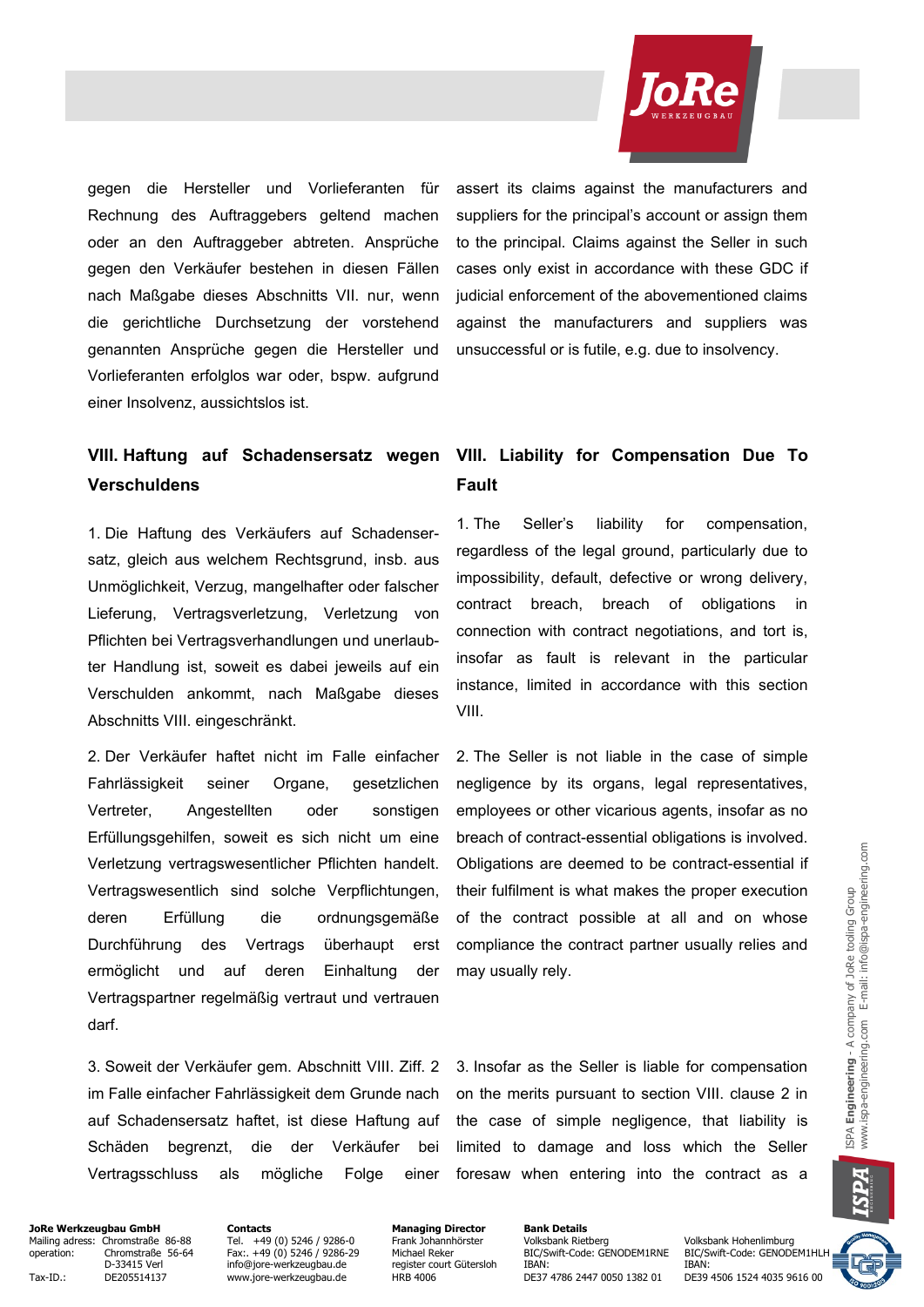

Vertragsverletzung vorausgesehen hat oder die er bei Anwendung verkehrsüblicher Sorgfalt hätte voraussehen müssen. Mittelbare Schäden und Folgeschäden, die Folge von Mängeln des Liefergegenstands sind, sind außerdem nur ersatzfähig, soweit solche Schäden bei bestimmungsgemäßer Verwendung des Liefergegenstands typischerweise zu erwarten sind.

4. Im Falle einer Haftung für einfache Fahrlässigkeit ist die Ersatzpflicht des Verkäufers darüber hinaus für Sachschäden und daraus resultierende weitere Vermögensschäden auf einen Betrag von 10 Mio. EUR je Schadensfall beschränkt, auch wenn es sich um eine Verletzung vertragswesentlicher Pflichten handelt.

5. Die vorstehenden Haftungsausschlüsse und beschränkungen gelten in gleichem Umfang zugunsten der Organe, gesetzlichen Vertreter, Angestellten und sonstigen Erfüllungsgehilfen des Verkäufers.

6. Soweit der Verkäufer technische Auskünfte gibt oder beratend tätig wird und diese Auskünfte oder Beratung nicht zu dem von ihm geschuldeten, vertraglich vereinbarten Leistungsumfang gehören, geschieht dies unentgeltlich und unter Ausschluss jeglicher Haftung.

7. Die Einschränkungen dieses Abschnitts VIII. gelten nicht für die Haftung des Verkäufers wegen vorsätzlichen Verhaltens, für garantierte Beschaffenheitsmerkmale, wegen Verletzung des Lebens, des Körpers oder der Gesundheit oder nach dem Produkthaftungsgesetz.

potential consequence of a contract breach or which it should have foreseen if it had exercised customary care. Moreover, indirect damage and loss and consequential losses which are the consequence of defects in the delivery item are only compensable insofar as such damage and losses are typically to be expected in connection with the intended use of the delivery item.

4. In the event of liability for simple negligence, the Seller's compensation obligation for property damage and further pecuniary losses resulting therefrom is also limited to an amount of EUR 10 million per damage instance, even if a breach of contract-essential obligations is involved.

5. The foregoing exclusions and limitations of liability apply in the same scope in favour of the Seller's organs, legal representatives, employees and other vicarious agents.

6. Insofar as the Seller gives technical information or renders advice and that information or advice is not part of the contractually-agreed performance scope owed by it, this is done free-of-charge and excluding any liability

7. The limitations in this section VIII. do not apply to the Seller's liability due to intentional behaviour, for guaranteed characteristics, due to loss of life, personal injury or damage to health, or pursuant to the German Product Liability Act.

**JoRe Werkzeugbau GmbH Contacts Managing Director Bank Details** Mailing adress: Chromstraße 86-88 Tel. +49 (0) 5246 / 9286-0 Frank Johannhörster Volksbank Rietberg Volksbank Hohenlimburg operation: Chromstraße 56-64 Fax:. +49 (0) 5246 / 9286-29 Michael Reker BIC/Swift-Code: GENODEM1RNE BIC/Swift-Code: GENODEM1HL<br>D-33415 Verl info@jore-werkzeugbau.de register court Gütersloh IBAN: IBAN: IBAN:

Tax-ID.: DE205514137 www.jore-werkzeugbau.de HRB 4006 DE37 4786 2447 0050 1382 01

Designed Networkship (1995)<br>The state court Gütersloh IBAN: IBAN: IBAN: IBAN: IBAN: IBAN: IBAN: IBAN: IBAN: IBAN: IBAN: IBAN: IBAN: IBAN: IBAN: IBAN: IBAN: IBAN: IBAN: IBAN: IBAN: IBAN: IBAN: IBAN: IBAN: IBAN: IBAN: IBAN: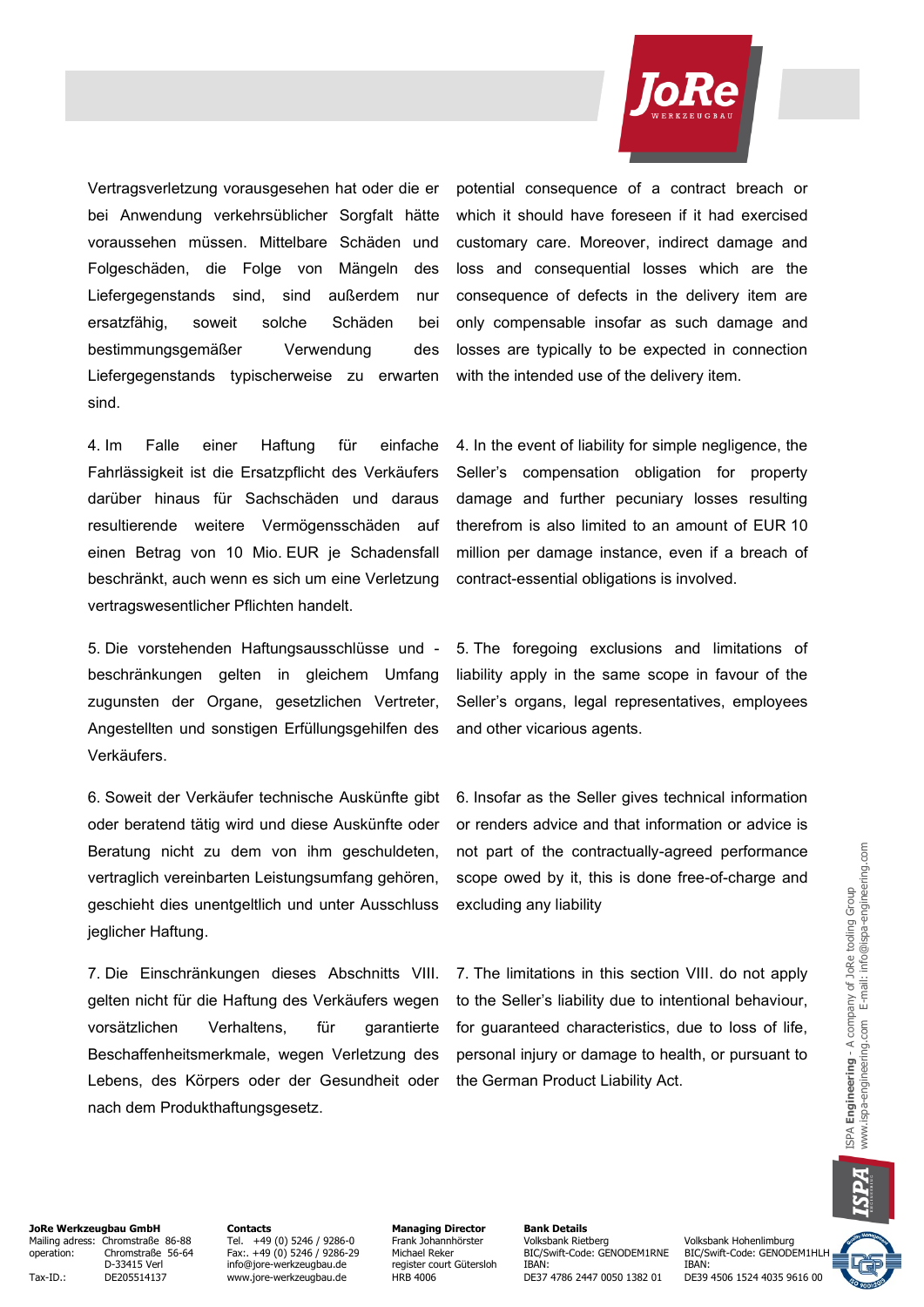

#### **IX. Eigentumsvorbehalt IX. Retention of Title**

1. Der nachfolgend vereinbarte Eigentumsvorbehalt dient der Sicherung aller jeweils bestehenden derzeitigen und künftigen Forderungen des Verkäufers gegen den Auftraggeber aus der zwischen den Vertragspartnern bestehenden Lieferbeziehung (einschließlich Saldoforderungen aus einem auf diese Lieferbeziehung beschränkten Kontokorrent-verhältnis).

2. Die vom Verkäufer an den Auftraggeber gelieferte Ware bleibt bis zur vollständigen Bezahlung aller gesicherten Forderungen Eigentum des Verkäufers. Die Ware sowie die nach den nachfolgenden Bestimmungen an ihre Stelle tretende, vom Eigentumsvorbehalt erfasste Ware wird nachfolgend "Vorbehaltsware" genannt.

3. Der Auftraggeber verwahrt die Vorbehaltsware unentgeltlich für den Verkäufer.

4. Der Auftraggeber ist berechtigt, die Vorbehaltsware bis zum Eintritt des Verwertungsfalls (Ziff. 10) im ordnungsgemäßen Geschäftsverkehr zu verarbeiten und zu veräußern. Verpfändungen und Sicherungsübereignungen sind unzulässig.

5. Wird die Vorbehaltsware vom Auftraggeber verarbeitet, so wird vereinbart, dass die Verarbeitung im Namen und für Rechnung des Verkäufers als Hersteller erfolgt und der Verkäufer unmittelbar das Eigentum oder – wenn die Verarbeitung aus Stoffen mehrerer Eigentümer erfolgt oder der Wert der verarbeiteten Sache höher ist als der Wert der Vorbehaltsware – das Miteigentum (Bruchteilseigentum) an der neu geschaffenen Sache im Verhältnis des Werts der Vorbehaltsware zum Wert der neu geschaffenen

1. The retention of title agreed upon in the following serves as security for all claims respectively existing at present and in future for the Seller against the principal arising out of the supply relationship in existence between the contract parties (including balance claims arising out of a current-account relationship limited to this supply relationship).

2. The goods supplied by the Seller to the principal remain the Seller's property until full payment of all secured claims. The goods as well as the goods replacing them and covered by the retention of title in accordance with the following provisions are hereinafter referred to as the "goods subject to retention of title".

3. The principal keeps the goods subject to the retention of title for the Seller free of charge.

4. The principal is entitled to process and to sell the goods subject to the retention of title in ordinary business dealings until the occurrence of the enforcement event (clause 10 hereof). Pledging and transfer of ownership by way of security are impermissible.

5. If the goods subject to the retention of title are processed by the principal, then it is hereby agreed that the processing takes place in the name and for the account of the Seller as manufacturer, and the Seller acquires the ownership directly or  $-$  if the processing is effected with substances owned by several parties or if the value of the processed item is higher than the value of the goods subject to retention of title – co-ownership (fractional ownership) of the newly-created item in the ratio of the value of the goods subject to the retention of

**JoRe Werkzeugbau GmbH Contacts Contacts Managing Director Bank Details**<br>Mailing adress: Chromstraße 86-88 Tel. +49 (0) 5246 / 9286-0 Frank Johannhörster Volksbank Rietberg Mailing adress: Chromstraße 86-88 Tel. +49 (0) 5246 / 9286-0 Frank Johannhörster Volksbank Rietberg Volksbank Hohenlimburg<br>1997 operation: Chromstraße 56-64 Fax:. +49 (0) 5246 / 9286-29 Michael Reker BIC/Swift-Code: GENODE

Tax-ID.: DE205514137 www.jore-werkzeugbau.de HRB 4006 DE37 4786 2447 0050 1382 01

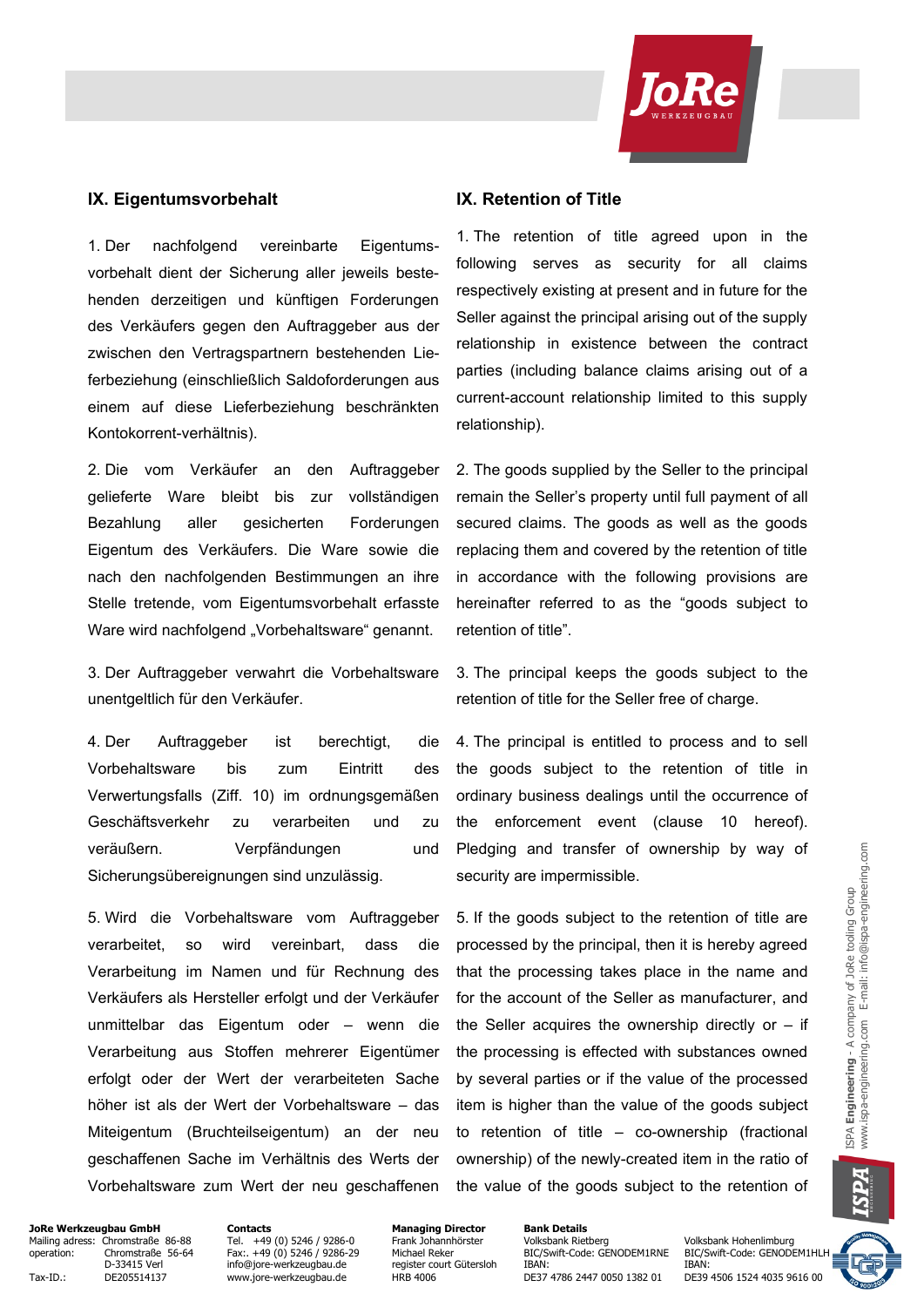

Sache erwirbt. Für den Fall, dass kein solcher Eigentumserwerb beim Verkäufer eintreten sollte, überträgt der Auftraggeber bereits jetzt sein künftiges Eigentum oder – im o.g. Verhältnis – Miteigentum an der neu geschaffenen Sache zur Sicherheit an den Verkäufer. Wird die Vorbehaltsware mit anderen Sachen zu einer einheitlichen Sache verbunden oder untrennbar vermischt und ist eine der Sachen als Hauptsache anzusehen, so dass der Verkäufer oder der Auftraggeber Alleineigentum erwirbt, so überträgt die Partei, der die Hauptsache gehört, der anderen Partei anteilig das Miteigentum an der einheitlichen Sache in dem in S. 1 genannten Verhältnis.

6. Im Fall der Weiterveräußerung der Vorbehaltsware tritt der Auftraggeber bereits jetzt sicherungshalber die hieraus entstehende Forderung gegen den Erwerber – bei Miteigentum des Verkäufers an der Vorbehaltsware anteilig entsprechend dem Miteigentumsanteil – an den Verkäufer ab. Gleiches gilt für sonstige Forderungen, die an die Stelle der Vorbehaltsware treten oder sonst hinsichtlich der Vorbehaltsware entstehen, wie z.B. Versicherungsansprüche oder Ansprüche aus unerlaubter Handlung bei Verlust oder Zerstörung.

Der Verkäufer ermächtigt den Auftraggeber widerruflich, die an den Verkäufer abgetretenen Forderungen im eigenen Namen einzuziehen. Der Verkäufer darf diese Einzugsermächtigung nur im Verwertungsfall widerrufen. Das Recht des Verkäufers, die an den Verkäufer abgetretenen Forderungen selbst einzuziehen, bleibt unberührt. Der Verkäufer verpflichtet sich, die Forderungen nicht einzuziehen, solange der Auftraggeber seinen Zahlungsverpflichtungen gegenüber dem Verkäufer nachkommt, kein Mangel seiner title to the value of the newly-created item. In the event that no such ownership acquisition by the Seller occurs, the principal hereby assigns its future ownership or – in the abovementioned ratio – co-ownership of the newly-created item to the Seller as security. If the goods subject to the retention of title are mingled or inseparably mixed together with other items to make one unified item and if one of the items is to be regarded as the main item, so the Seller or the principal acquires sole ownership, then the party to whom the main item belongs transfers to the other party proportionately the co-ownership of the unified item in the ratio named in the first sentence above.

6. In the event of the onward sale of the goods subject to the retention of title, the principal hereby assigns to the Seller as security the claim resulting therefrom against the acquiring party – in the case of the Seller's co-ownership of the goods subject to retention of title, proportionately in accordance with the co-ownership share. The same applies for other claims which take the place of the goods subject to retention of title or otherwise arise with regard to the goods subject to retention of title, such as insurance claims or claims arising from tort in the case of loss or destruction.

The Seller hereby revocably empowers the principal to collect the claims assigned to the Seller in its own name. The Seller may only revoke this collection authority in the event of realisation enforcement. The Seller's right to collect the claims assigned to the Seller itself remains unaffected. The Seller undertakes not to collect the claims as long as the principal complies with its payment obligations to the Seller, there is no deficiency in its performance capacity, and the Seller does not assert the retention of title in the event of

**JoRe Werkzeugbau GmbH Contacts Contacts Managing Director Bank Details**<br>Mailing adress: Chromstraße 86-88 Tel. +49 (0) 5246 / 9286-0 Frank Johannhörster Volksbank Rietberg Mailing adress: Chromstraße 86-88 Tel. +49 (0) 5246 / 9286-0 Frank Johannhörster Volksbank Rietberg Volksbank Hohenlimburg<br>1991 operation: Chromstraße 56-64 Fax:. +49 (0) 5246 / 9286-29 Michael Reker BIC/Swift-Code: GENODE

Tax-ID.: DE205514137 www.jore-werkzeugbau.de HRB 4006 DE37 4786 2447 0050 1382 01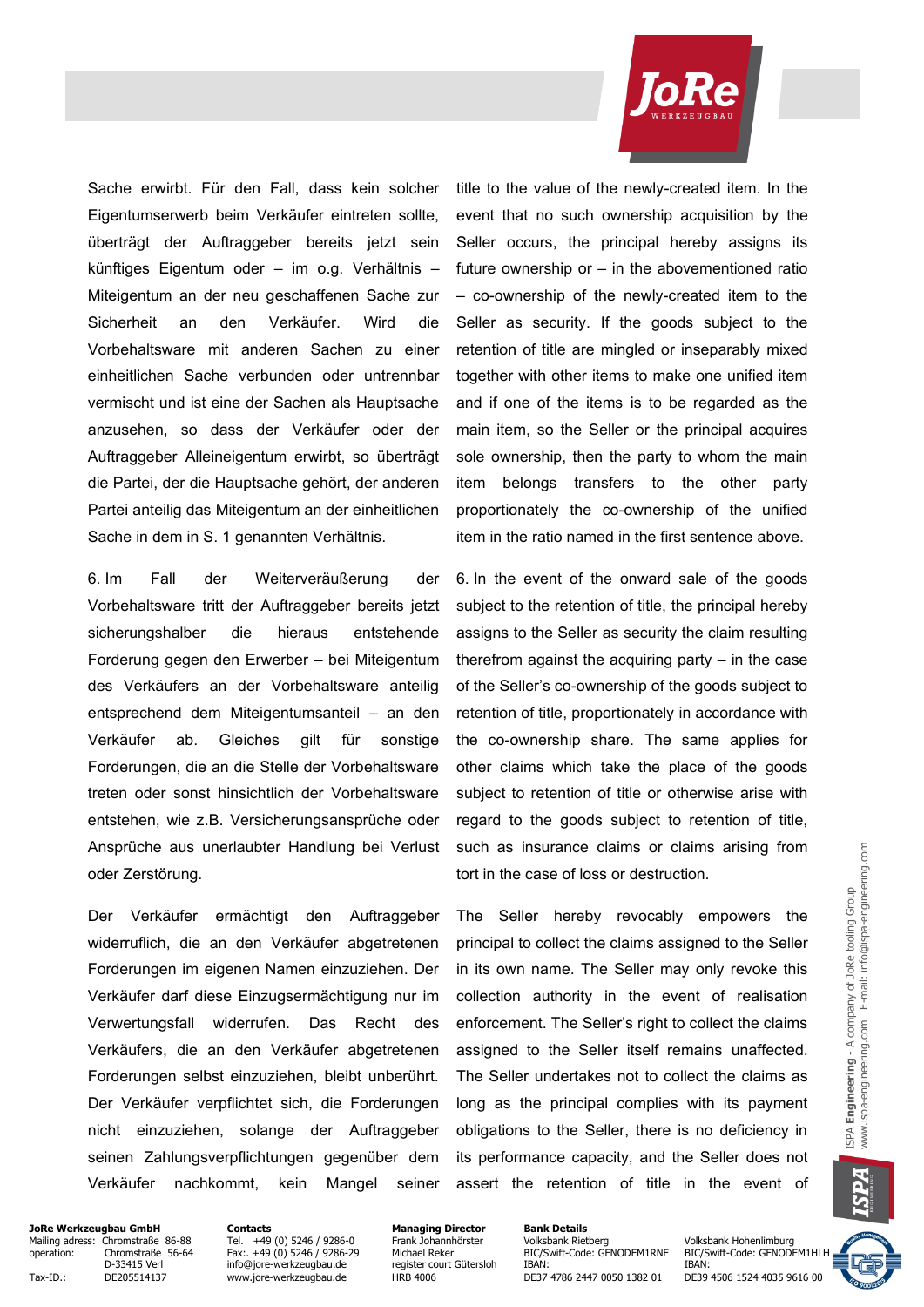

Leistungsfähigkeit vorliegt und der Verkäufer nicht realisation enforcement (clause 10 hereof). den Eigentumsvorbehalt im Verwertungsfall (Ziff. 10) geltend macht.

7. Kommt der Auftraggeber seinen Zahlungsverpflichtungen gegenüber dem Verkäufer nicht nach, liegt ein Mangel seiner Leistungsfähigkeit vor, oder macht der Verkäufer den Eigentumsvorbehalt im Verwertungsfall (Ziff. 10) geltend, so kann der Verkäufer verlangen, dass der Auftraggeber ihm die abgetretenen Forderungen und deren Schuldner bekannt gibt, alle zum Einzug erforderlichen Angaben macht, die dazugehörigen Unterlagen aushändigt und den Schuldnern (Dritten) die Abtretung mitteilt. Außerdem ist der Verkäufer in diesem Fall berechtigt, die Befugnis des Auftraggebers zur weiteren Veräußerung und Verarbeitung der unter Eigentumsvorbehalt stehenden Waren zu widerrufen.

8. Greifen Dritte auf die Vorbehaltsware zu, insb. durch Pfändung, wird der Auftraggeber sie unverzüglich auf das Eigentum des Verkäufers hinweisen und den Verkäufer hierüber informieren, um ihm die Durchsetzung seiner Eigentumsrechte zu ermöglichen. Sofern der Dritte nicht in der Lage ist, dem Verkäufer die in diesem Zusammenhang entstehenden gerichtlichen oder außergerichtlichen Kosten zu erstatten, haftet hierfür der Auftraggeber dem Verkäufer.

8. Greifen Dritte auf die Vorbehaltsware zu, insb. durch Pfändung, wird der Auftraggeber sie unverzüglich auf das Eigentum des Verkäufers hinweisen und den Verkäufer hierüber informieren, um ihm die Durchsetzung seiner Eigentumsrechte zu ermöglichen. Sofern der Dritte nicht in der Lage ist, dem Verkäufer die in diesem Zusammenhang 7. If the principal does not comply with its payment obligations to the Seller, if there is a deficiency in its performance capacity, or if the Seller asserts the retention of title in the event of realisation enforcement (clause 10 hereof), then the Seller can demand that the principal disclose to it the assigned claims and their debtors, provide all of the information necessary for collection, hand over the relevant documents, and notify the debtors (third parties) about the assignment. Moreover, in such case the Seller is entitled to revoke the principal's authority to sell on and to process the goods subject to retention of title.

8. If third parties encroach upon the goods subject to retention of title, particularly through distraint, the principal will inform them without undue delay about the Seller's ownership, and notify the Seller thereof, in order to enable the Seller to enforce its ownership rights. Insofar as the third party is not able to reimburse the Seller for the judicial or extra-judicial costs arising in this context, the principal is liable to the Seller for these.

9. The Seller will release the goods subject to retention of title as well as the items or claims taking their place insofar as their value exceeds the amount of the secured claims by more than 20%. The Seller chooses the items to be released in accordance therewith.



# **JoRe Werkzeugbau GmbH Contacts Contacts Managing Director Bank Details**<br>Mailing adress: Chromstraße 86-88 Tel. +49 (0) 5246 / 9286-0 Frank Johannhörster Volksbank Rietberg

Tax-ID.: DE205514137 www.jore-werkzeugbau.de HRB 4006 DE37 4786 2447 0050 1382 01

Mailing adress: Chromstraße 86-88 Tel. +49 (0) 5246 / 9286-0 Frank Johannhörster – The Tel. +19 (0) 5246 / 9286-0<br>Operation: Chromstraße 56-64 Fax: +49 (0) 5246 / 9286-29 Michael Reker BIC/Swift-Code: GENODEM1RNE BIC/Swift Ohromstraße 56-64 Fax:. +49 (0) 5246 / 9286-29 Michael Reker BIC/Swift-Code: GENODEM1RNE BIC/Swift-Code: GENODEM1HL<br>D-33415 Verl Frace info@iore-werkzeugbau.de register court Gütersloh IBAN: IBAN: IBAN: IBAN: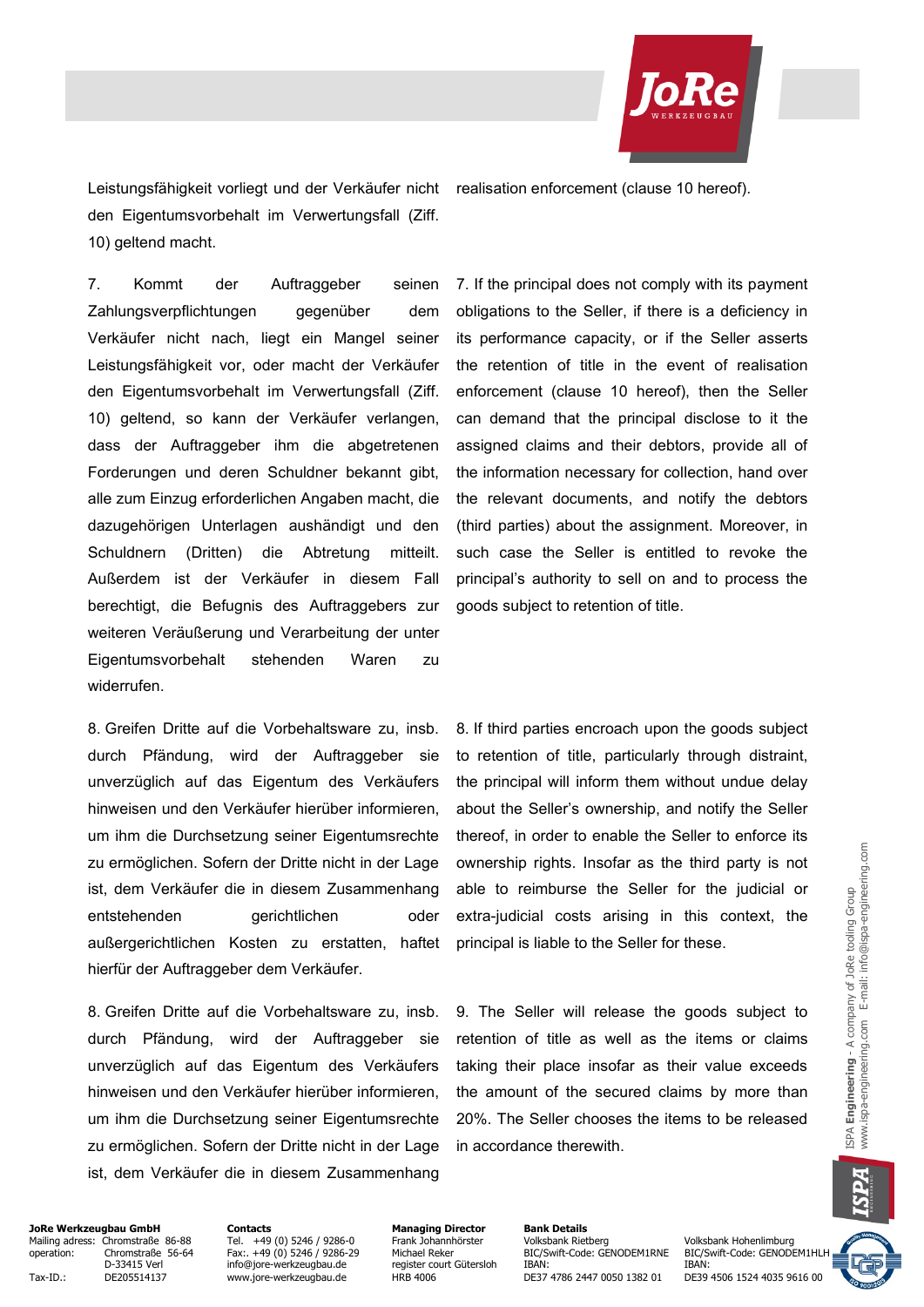

entstehenden gerichtlichen oder außergerichtlichen Kosten zu erstatten, haftet hierfür der Auftraggeber dem Verkäufer.

10. Tritt der Verkäufer bei vertragswidrigem Verhalten des Auftraggebers – insb. Zahlungsverzug – vom Vertrag zurück (Verwertungsfall), ist er berechtigt, die Vorbehaltsware herauszuverlangen.

# **X. Anwendbares Recht, Gerichtsstand, Salvatorische Klausel, Sprache**

1. Die Beziehungen zwischen dem Verkäufer und dem Auftraggeber unterliegen ausschließlich dem Recht der Bundesrepublik Deutschland. Das Übereinkommen der Vereinten Nationen über Verträge über den internationalen Warenkauf vom 11.4.1980 (CISG) gilt nicht.

2. Ist der Auftraggeber Kaufmann, eine juristische Person des öffentlichen Rechts oder ein öffentlichrechtliches Sondervermögen oder hat er in der Bundesrepublik Deutschland keinen allgemeinen Gerichtsstand, so ist Gerichtsstand für alle etwaigen Streitigkeiten aus der Geschäftsbeziehung zwischen dem Verkäufer und dem Auftraggeber nach Wahl des Verkäufers Gütersloh oder der Sitz des Auftraggebers. Für Klagen gegen den Verkäufer ist in diesen Fällen jedoch Gütersloh ausschließlicher Gerichtsstand. Zwingende gesetzliche Bestimmungen über ausschließliche Gerichtsstände bleiben von dieser Regelung unberührt.

10. If the Seller rescinds the contract in the event of contract-breaching behaviour by the principal – particularly default in payment – (enforcement event), it is entitled to demand handover of the goods subject to retention of title.

# **X. Applicable Law, Legal Venue, Saving Clause, Language**

1. The relations between the Seller and the principal are exclusively governed by the law of the Federal Republic of Germany. The United Nations Convention on Contracts for the International Sale of Goods dated 11 April 1980 (CISG) does not apply.

2. If the principal is a businessperson, a public-law legal entity or a public-law special fund or if it has no general legal venue in the Federal Republic of Germany, then the legal venue for any and all disputes arising out of the business relationship between the Seller and the principal is Gütersloh or the principal's headquarters, as the Seller chooses. In such cases, however, Gütersloh is the exclusive legal venue for lawsuits against the Seller. Mandatory statutory provisions concerning exclusive jurisdictions remain unaffected by this provision.

3. Soweit der Vertrag oder diese ALB Regelungslücken enthalten, gelten zur Ausfüllung dieser Lücken diejenigen rechtlich wirksamen Regelungen als vereinbart, welche die

3. Insofar as the contract or these GDC contain unintended lacunae, for the rectification of those lacunae the legally-valid provisions which the contract parties would have agreed upon in

### **JoRe Werkzeugbau GmbH Contacts Contacts Managing Director Bank Details**<br>Mailing adress: Chromstraße 86-88 Tel. +49 (0) 5246 / 9286-0 Frank Johannhörster Volksbank Rietberg Mailing adress: Chromstraße 86-88 Tel. +49 (0) 5246 / 9286-0 Frank Johannhörster Tel. +19 (0) 5246 / 9286-0 Frank Johannhörster Volksbank Rietberg Volksbank Hohenlimburg<br>The Frank Johannhörster Volksbank Rietberg Volksbank

Tax-ID.: DE205514137 www.jore-werkzeugbau.de HRB 4006 DE37 4786 2447 0050 1382 01

Ohromstraße 56-64 Fax:. +49 (0) 5246 / 9286-29 Michael Reker BIC/Swift-Code: GENODEM1RNE BIC/Swift-Code: GENODEM1HL<br>D-33415 Verl Frace info@iore-werkzeugbau.de register court Gütersloh IBAN: IBAN: IBAN: IBAN: D-33415 Verl info@jore-werkzeugbau.de register court Gütersloh IBAN:<br>DE205514137 www.jore-werkzeugbau.de HRB 4006 DE37 4786 2447 0050 1382 01 DE39 4506 1524 4035 9616 00